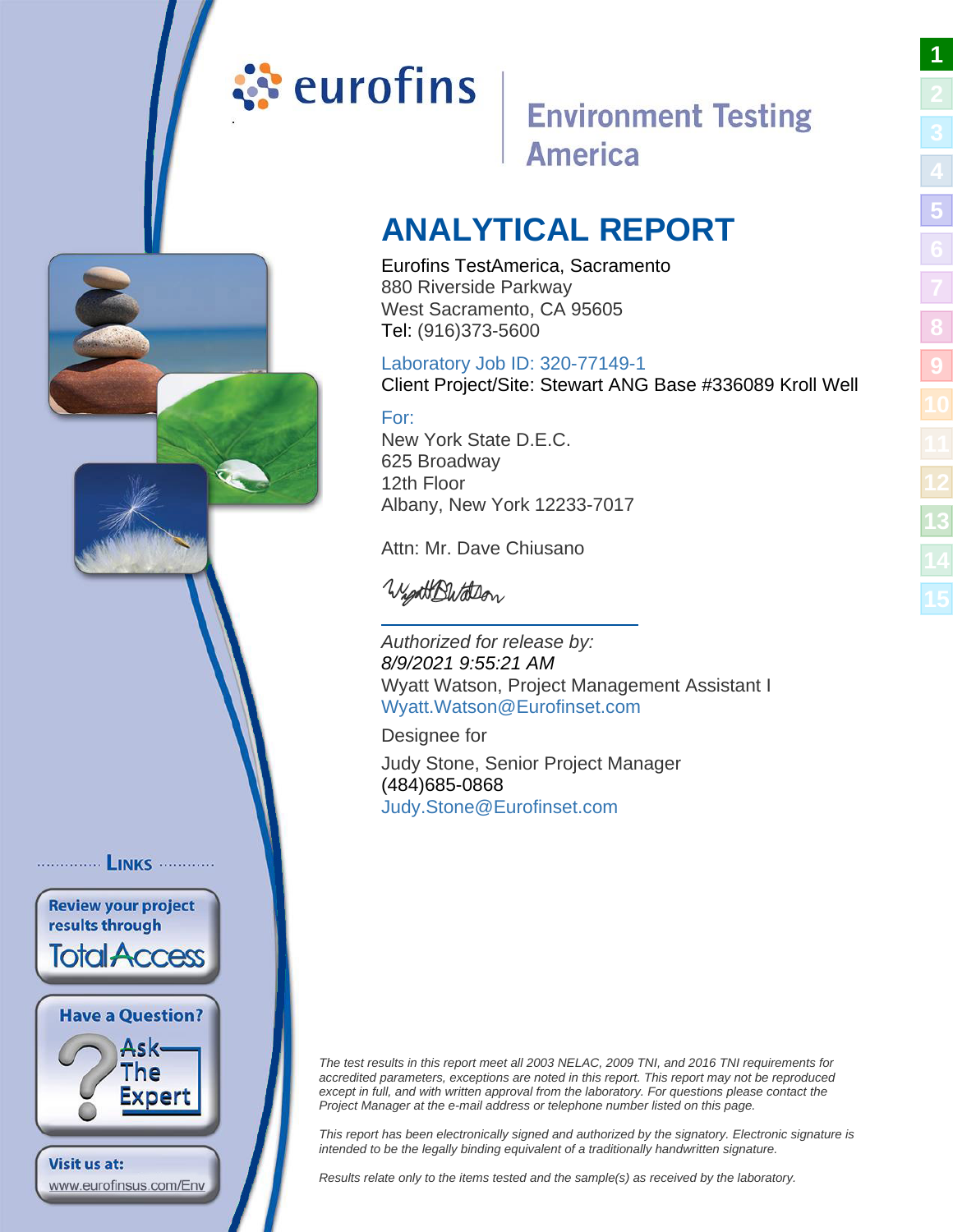I certify that this data package is in compliance with the terms and conditions of the contract, both technically and for completeness, for other than the conditions detailed within the body of this report. Release of the data contained in this sample data package and in the electronic data deliverable has been authorized by the Laboratory Manager or his/her designee, as verified by the following signature.

WightBWatter

Wyatt Watson Project Management Assistant I 8/9/2021 9:55:21 AM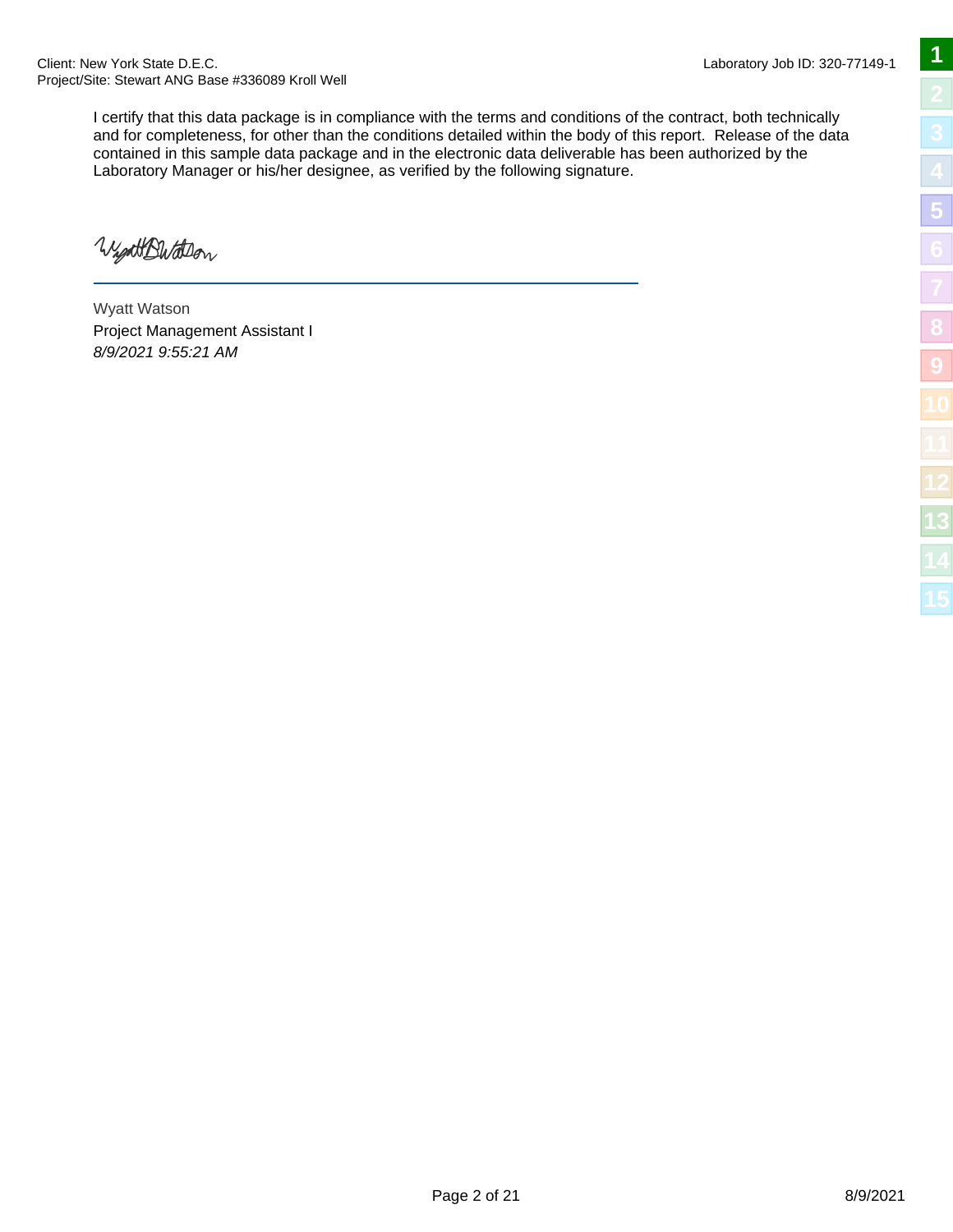# **Table of Contents**

<span id="page-2-0"></span>

| $\overline{4}$ |
|----------------|
| 5              |
| -6             |
| $\overline{7}$ |
| 11             |
| 12             |
| 14             |
| 15             |
| 17             |
| 18             |
| 19             |
| 20             |
| 21             |
|                |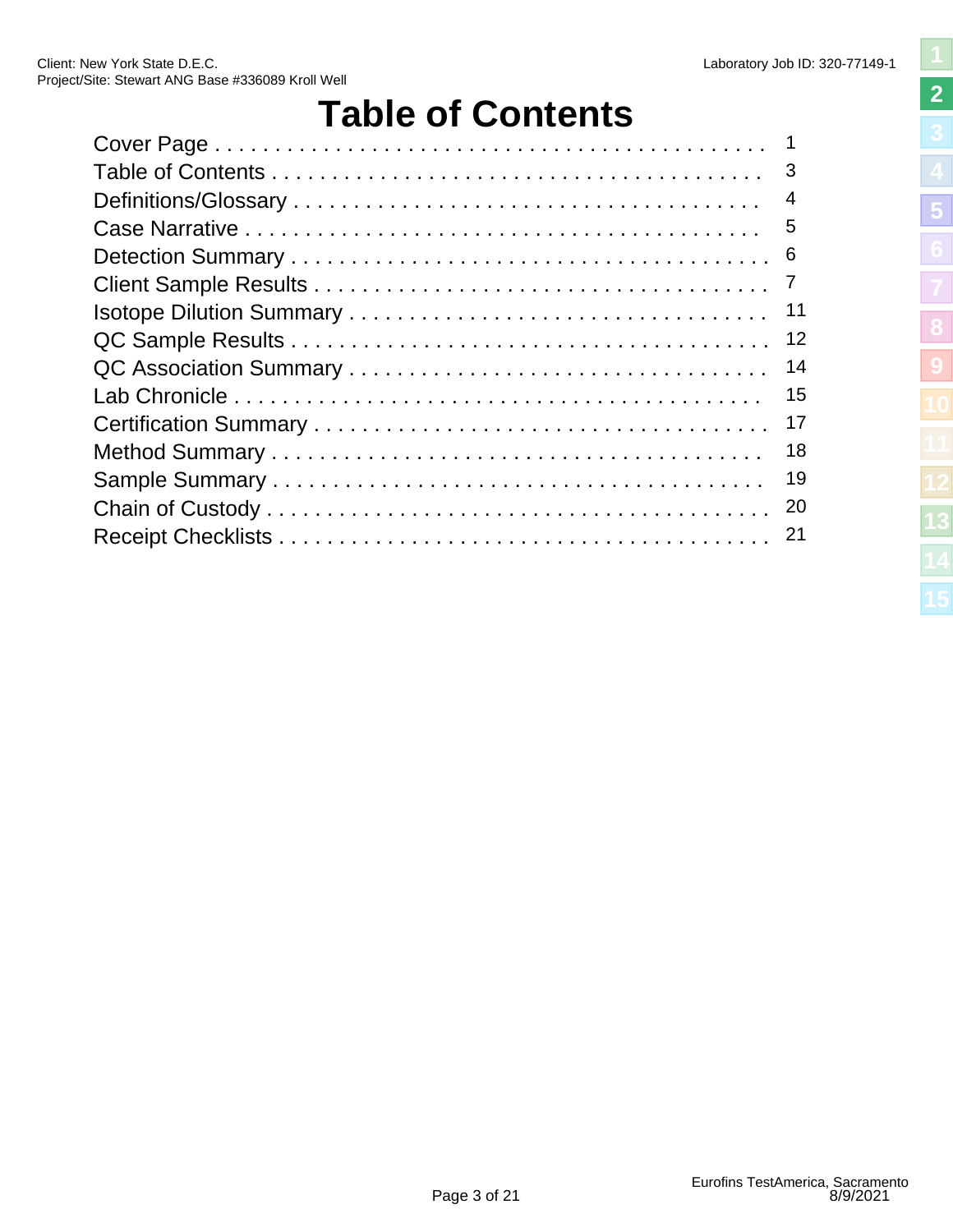# **Definitions/Glossary**

#### <span id="page-3-0"></span>Client: New York State D.E.C. **Client:** New York State D.E.C. Project/Site: Stewart ANG Base #336089 Kroll Well

**[3](#page-3-0)**

**[5](#page-5-0)**

**[8](#page-11-0)**

**[9](#page-13-0)**

# **Qualifiers**

#### **LCMS**

**Qualifier** 

| Qualifier | <b>Qualifier Description</b>                              |
|-----------|-----------------------------------------------------------|
|           | Value is EMPC (estimated maximum possible concentration). |

| <b>Glossary</b>     |                                                                                                             |
|---------------------|-------------------------------------------------------------------------------------------------------------|
| <b>Abbreviation</b> | These commonly used abbreviations may or may not be present in this report.                                 |
| $\alpha$            | Listed under the "D" column to designate that the result is reported on a dry weight basis                  |
| %R                  | Percent Recovery                                                                                            |
| CFL                 | <b>Contains Free Liquid</b>                                                                                 |
| CFU                 | <b>Colony Forming Unit</b>                                                                                  |
| <b>CNF</b>          | Contains No Free Liquid                                                                                     |
| <b>DER</b>          | Duplicate Error Ratio (normalized absolute difference)                                                      |
| Dil Fac             | <b>Dilution Factor</b>                                                                                      |
| DL                  | Detection Limit (DoD/DOE)                                                                                   |
| DL, RA, RE, IN      | Indicates a Dilution, Re-analysis, Re-extraction, or additional Initial metals/anion analysis of the sample |
| <b>DLC</b>          | Decision Level Concentration (Radiochemistry)                                                               |
| EDL                 | Estimated Detection Limit (Dioxin)                                                                          |
| LOD                 | Limit of Detection (DoD/DOE)                                                                                |
| LOQ                 | Limit of Quantitation (DoD/DOE)                                                                             |
| <b>MCL</b>          | EPA recommended "Maximum Contaminant Level"                                                                 |
| MDA                 | Minimum Detectable Activity (Radiochemistry)                                                                |
| MDC                 | Minimum Detectable Concentration (Radiochemistry)                                                           |
| MDL                 | <b>Method Detection Limit</b>                                                                               |
| ML                  | Minimum Level (Dioxin)                                                                                      |
| <b>MPN</b>          | Most Probable Number                                                                                        |
| MQL                 | <b>Method Quantitation Limit</b>                                                                            |
| NC.                 | <b>Not Calculated</b>                                                                                       |
| ND                  | Not Detected at the reporting limit (or MDL or EDL if shown)                                                |
| <b>NEG</b>          | Negative / Absent                                                                                           |
| <b>POS</b>          | Positive / Present                                                                                          |
| PQL                 | <b>Practical Quantitation Limit</b>                                                                         |
| <b>PRES</b>         | Presumptive                                                                                                 |
| QC                  | <b>Quality Control</b>                                                                                      |
| <b>RER</b>          | Relative Error Ratio (Radiochemistry)                                                                       |
| RL                  | Reporting Limit or Requested Limit (Radiochemistry)                                                         |
| <b>RPD</b>          | Relative Percent Difference, a measure of the relative difference between two points                        |
| <b>TEF</b>          | Toxicity Equivalent Factor (Dioxin)                                                                         |
| <b>TEQ</b>          | Toxicity Equivalent Quotient (Dioxin)                                                                       |
| <b>TNTC</b>         | Too Numerous To Count                                                                                       |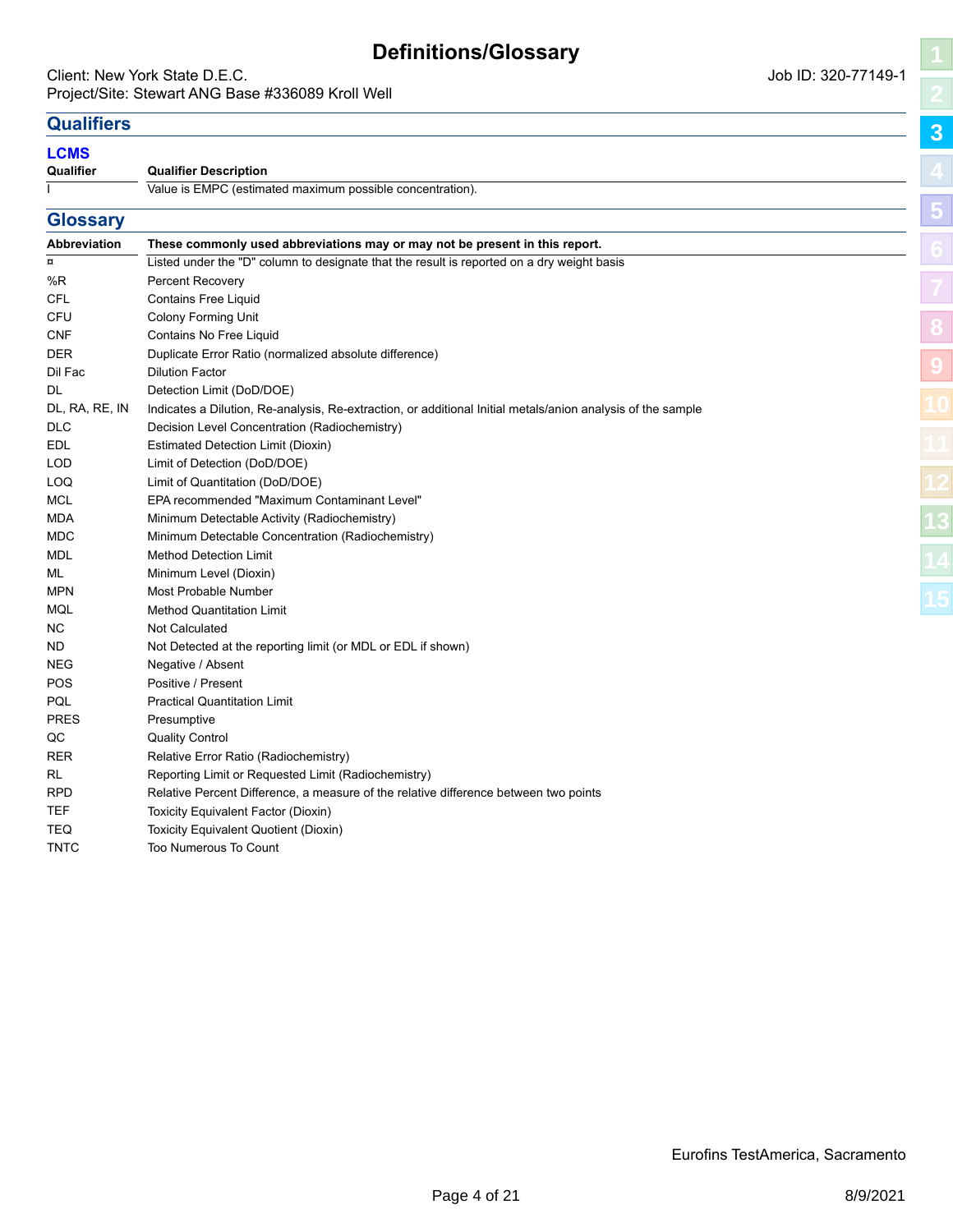### <span id="page-4-0"></span>**Job ID: 320-77149-1**

#### **Laboratory: Eurofins TestAmerica, Sacramento**

**Narrative**

**Job Narrative 320-77149-1**

#### **Comments**

No additional comments.

#### **Receipt**

The samples were received on 8/4/2021 10:00 AM. Unless otherwise noted below, the samples arrived in good condition, and where required, properly preserved and on ice. The temperature of the cooler at receipt was 1.1º C.

#### **LCMS**

Method WS-LC-0025 Att1: The "I" qualifier means the transition mass ratio for the indicated analyte was outside of the established ratio limit. The qualitative identification of the analyte has some degree of uncertainty, and the reported value may have some high bias. However, analyst judgement was used to positively identify the analyte.

#### A-25 (320-77149-5)

No additional analytical or quality issues were noted, other than those described above or in the Definitions/Glossary page.

#### **Organic Prep**

No analytical or quality issues were noted, other than those described in the Definitions/Glossary page.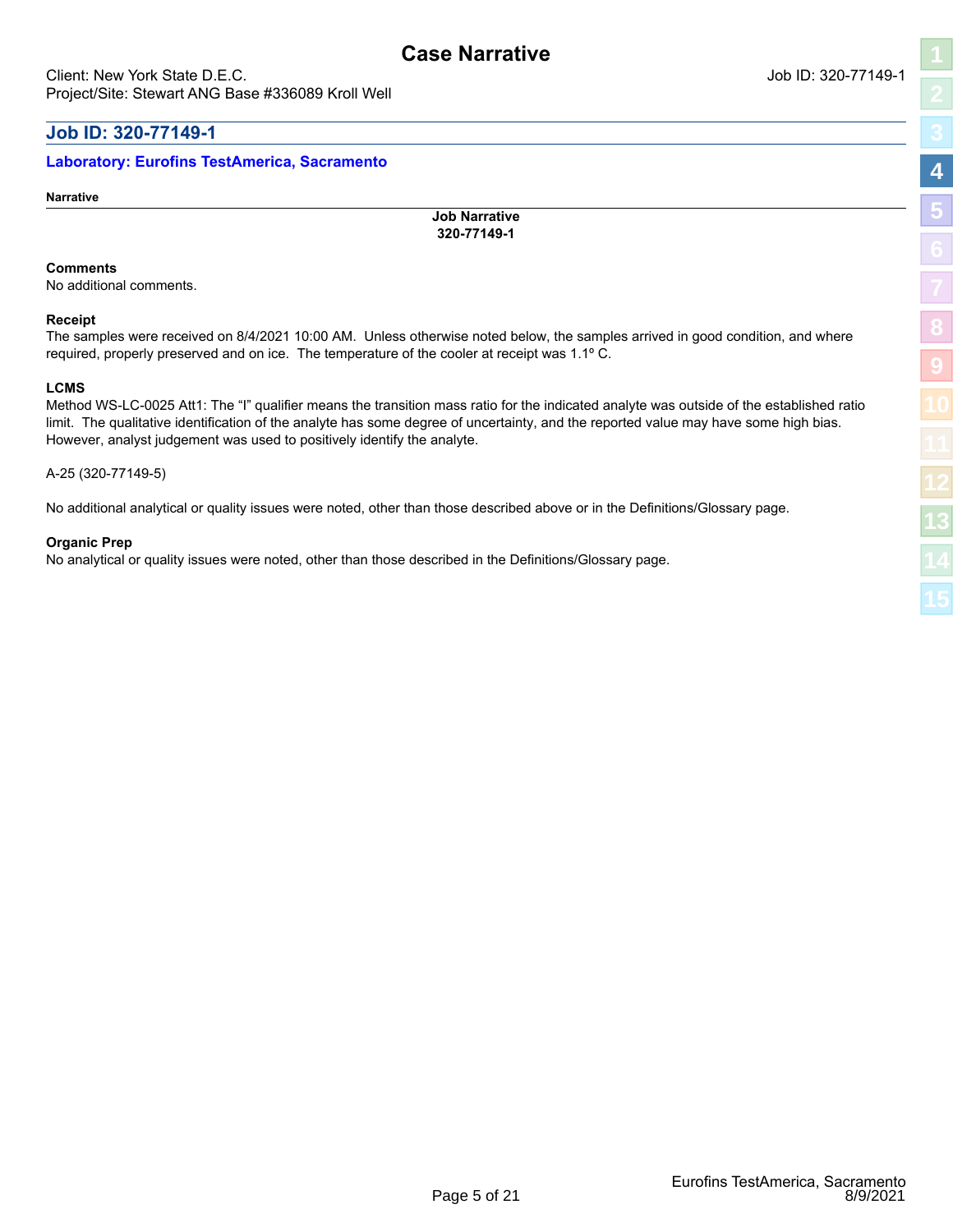# **Detection Summary**

<span id="page-5-0"></span>Client: New York State D.E.C. Job ID: 320-77149-1 Projec

**[5](#page-5-0)**

**[8](#page-11-0)**

**[9](#page-13-0)**

| Project/Site: Stewart ANG Base #336089 Kroll Well |         |                         |           |                 |              |                                   |           |
|---------------------------------------------------|---------|-------------------------|-----------|-----------------|--------------|-----------------------------------|-----------|
| <b>Client Sample ID: Influent</b>                 |         |                         |           |                 |              | Lab Sample ID: 320-77149-1        |           |
| Analyte                                           |         | <b>Result Qualifier</b> | <b>RL</b> | <b>MDL</b> Unit | Dil Fac D    | Method                            | Prep Type |
| Perfluorobutanesulfonic acid (PFBS)               | 4.6     |                         | 2.0       | ng/L            | 1            | <b>WS-LC-0025</b><br>Att1         | Total/NA  |
| Perfluorooctanoic acid (PFOA)                     | 6.3     |                         | 2.0       | ng/L            | 1            | <b>WS-LC-0025</b>                 | Total/NA  |
| Perfluorooctanesulfonic acid (PFOS)               | 6.6     |                         | 2.0       | ng/L            | 1            | Att1<br><b>WS-LC-0025</b><br>Att1 | Total/NA  |
| <b>Client Sample ID: Mid point</b>                |         |                         |           |                 |              | Lab Sample ID: 320-77149-2        |           |
| No Detections.                                    |         |                         |           |                 |              |                                   |           |
| <b>Client Sample ID: Effluent</b>                 |         |                         |           |                 |              | Lab Sample ID: 320-77149-3        |           |
| No Detections.                                    |         |                         |           |                 |              |                                   |           |
| <b>Client Sample ID: Duplicate</b>                |         |                         |           |                 |              | Lab Sample ID: 320-77149-4        |           |
| No Detections.                                    |         |                         |           |                 |              |                                   |           |
| <b>Client Sample ID: A-25</b>                     |         |                         |           |                 |              | Lab Sample ID: 320-77149-5        |           |
| Analyte                                           |         | <b>Result Qualifier</b> | <b>RL</b> | <b>MDL</b> Unit | Dil Fac D    | <b>Method</b>                     | Prep Type |
| Perfluorobutanesulfonic acid (PFBS)               | 4.0     |                         | 2.0       | ng/L            | $\mathbf{1}$ | <b>WS-LC-0025</b><br>Att1         | Total/NA  |
| Perfluorooctanoic acid (PFOA)                     | 3.6     |                         | 2.0       | ng/L            | 1            | <b>WS-LC-0025</b>                 | Total/NA  |
| Perfluorooctanesulfonic acid (PFOS)               | $2.7$ l |                         | 2.0       | ng/L            | 1            | Att1<br><b>WS-LC-0025</b><br>Att1 | Total/NA  |
| <b>Client Sample ID: A-50</b>                     |         |                         |           |                 |              | Lab Sample ID: 320-77149-6        |           |
| Analyte                                           |         | <b>Result Qualifier</b> | <b>RL</b> | <b>MDL</b> Unit | Dil Fac D    | Method                            | Prep Type |
| Perfluorobutanesulfonic acid (PFBS)               | 2.2     |                         | 2.0       | ng/L            | 1            | <b>WS-LC-0025</b><br>Att1         | Total/NA  |
| <b>Client Sample ID: A-75</b>                     |         |                         |           |                 |              | Lab Sample ID: 320-77149-7        |           |
| No Detections.                                    |         |                         |           |                 |              |                                   |           |
| <b>Client Sample ID: B-25</b>                     |         |                         |           |                 |              | Lab Sample ID: 320-77149-8        |           |
| No Detections.                                    |         |                         |           |                 |              |                                   |           |
| <b>Client Sample ID: B-50</b>                     |         |                         |           |                 |              | Lab Sample ID: 320-77149-9        |           |
| No Detections.                                    |         |                         |           |                 |              |                                   |           |
| <b>Client Sample ID: B-75</b>                     |         |                         |           |                 |              | Lab Sample ID: 320-77149-10       |           |

No Detections.

This Detection Summary does not include radiochemical test results.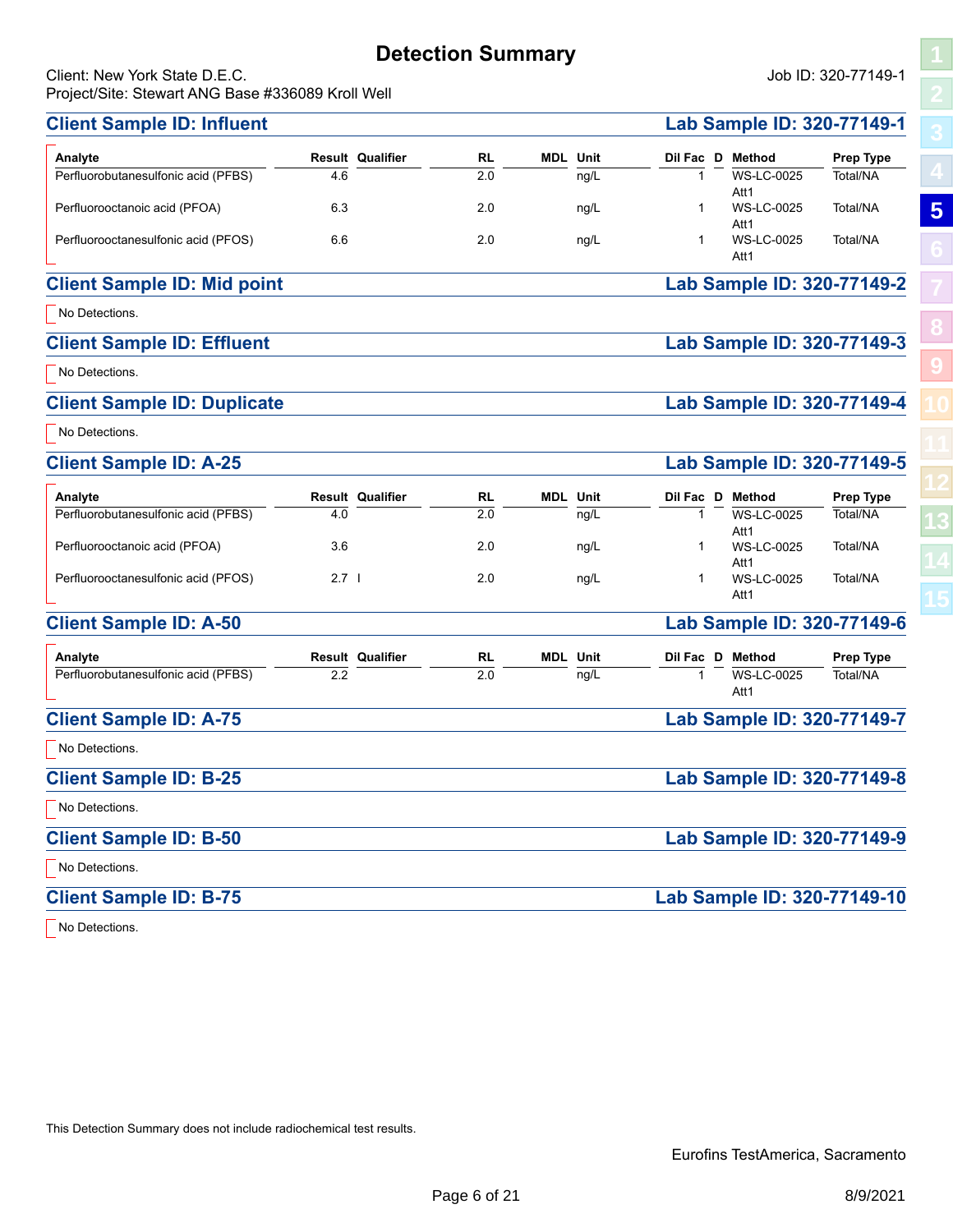<span id="page-6-0"></span>Client: New York State D.E.C. Job ID: 320-77149-1 Project/Site: Stewart ANG Base #336089 Kroll Well

### **Client Sample ID: Influent Lab Sample ID: 320-77149-1 Date Collected: 08/03/21 11:20 Matrix: Water**

**Date Received: 08/04/21 10:00**

| Analyte                                       |                            | <b>Result Qualifier</b> | <b>RL</b>  | MDL | Unit | D | Prepared       | Analyzed                      | Dil Fac        |
|-----------------------------------------------|----------------------------|-------------------------|------------|-----|------|---|----------------|-------------------------------|----------------|
| Perfluorobutanesulfonic acid                  | 4.6                        |                         | 2.0        |     | ng/L |   | 08/05/21 08:06 | 08/05/21 17:09                |                |
| (PFBS)                                        |                            |                         |            |     |      |   |                |                               |                |
| Perfluorohexanesulfonic acid (PFHxS)          | <b>ND</b>                  |                         | 2.0        |     | ng/L |   | 08/05/21 08:06 | 08/05/21 17:09                |                |
| Perfluoroheptanoic acid (PFHpA)               | ND                         |                         | 2.0        |     | ng/L |   | 08/05/21 08:06 | 08/05/21 17:09                |                |
| <b>Perfluorooctanoic acid (PFOA)</b>          | 6.3                        |                         | 2.0        |     | ng/L |   | 08/05/21 08:06 | 08/05/21 17:09                |                |
| <b>Perfluorooctanesulfonic acid</b><br>(PFOS) | 6.6                        |                         | 2.0        |     | ng/L |   | 08/05/21 08:06 | 08/05/21 17:09                |                |
| Perfluorononanoic acid (PFNA)                 | <b>ND</b>                  |                         | 2.0        |     | ng/L |   | 08/05/21 08:06 | 08/05/21 17:09                |                |
| <b>Isotope Dilution</b>                       | <b>%Recovery Qualifier</b> |                         | Limits     |     |      |   | Prepared       | Analyzed                      | <b>Dil Fac</b> |
| 1802 PFHxS                                    | 115                        |                         | 25 - 150   |     |      |   | 08/05/21 08:06 | 08/05/21 17:09                | 1              |
| 13C4 PFHpA                                    | 116                        |                         | $25 - 150$ |     |      |   | 08/05/21 08:06 | 08/05/21 17:09                |                |
| 13C4 PFOA                                     | 111                        |                         | 70 - 130   |     |      |   |                | 08/05/21 08:06 08/05/21 17:09 |                |
| 13C4 PFOS                                     | 104                        |                         | 70 - 130   |     |      |   | 08/05/21 08:06 | 08/05/21 17:09                |                |
| 13C5 PFNA                                     | 105                        |                         | $25 - 150$ |     |      |   | 08/05/21 08:06 | 08/05/21 17:09                |                |
| 13C3 PFBS                                     | 88                         |                         | $25 - 150$ |     |      |   |                | 08/05/21 08:06 08/05/21 17:09 |                |

#### **Client Sample ID: Mid point Lab Sample ID: 320-77149-2 Date Collected: 08/03/21 11:00 Matrix: Water Date Received: 08/04/21 10:00**

| Method: WS-LC-0025 Att1 - Fluorinated Alkyl Substances |                     |                         |            |                 |   |                |                               |                |
|--------------------------------------------------------|---------------------|-------------------------|------------|-----------------|---|----------------|-------------------------------|----------------|
| Analyte                                                |                     | <b>Result Qualifier</b> | <b>RL</b>  | <b>MDL</b> Unit | D | Prepared       | Analyzed                      | Dil Fac        |
| Perfluorobutanesulfonic acid (PFBS)                    | ND.                 |                         | 2.0        | nq/L            |   | 08/05/21 08:06 | 08/05/21 17:28                |                |
| Perfluorohexanesulfonic acid (PFHxS)                   | ND.                 |                         | 2.0        | nq/L            |   | 08/05/21 08:06 | 08/05/21 17:28                |                |
| Perfluoroheptanoic acid (PFHpA)                        | ND.                 |                         | 2.0        | ng/L            |   | 08/05/21 08:06 | 08/05/21 17:28                |                |
| Perfluorooctanoic acid (PFOA)                          | ND                  |                         | 2.0        | nq/L            |   | 08/05/21 08:06 | 08/05/21 17:28                |                |
| Perfluorooctanesulfonic acid (PFOS)                    | ND.                 |                         | 2.0        | ng/L            |   | 08/05/21 08:06 | 08/05/21 17:28                |                |
| Perfluorononanoic acid (PFNA)                          | ND                  |                         | 2.0        | ng/L            |   | 08/05/21 08:06 | 08/05/21 17:28                |                |
| <b>Isotope Dilution</b>                                | %Recovery Qualifier |                         | Limits     |                 |   | Prepared       | Analyzed                      | <b>Dil Fac</b> |
| 1802 PFHxS                                             | 118                 |                         | 25 - 150   |                 |   | 08/05/21 08:06 | 08/05/21 17:28                |                |
| 13C4 PFHpA                                             | 115                 |                         | 25 - 150   |                 |   | 08/05/21 08:06 | 08/05/21 17:28                |                |
| 13C4 PFOA                                              | 109                 |                         | $70 - 130$ |                 |   |                | 08/05/21 08:06 08/05/21 17:28 |                |
| 13C4 PFOS                                              | 100                 |                         | 70 - 130   |                 |   | 08/05/21 08:06 | 08/05/21 17:28                |                |
| 13C5 PFNA                                              | 105                 |                         | $25 - 150$ |                 |   |                | 08/05/21 08:06 08/05/21 17:28 |                |
| 13C3 PFBS                                              | 86                  |                         | 25 - 150   |                 |   | 08/05/21 08:06 | 08/05/21 17:28                |                |

#### **Client Sample ID: Effluent Lab Sample ID: 320-77149-3 Date Collected: 08/03/21 10:35 Matrix: Water Date Received: 08/04/21 10:00**

| Method: WS-LC-0025 Att1 - Fluorinated Alkyl Substances |           |                         |            |  |                 |   |                 |                 |         |  |  |
|--------------------------------------------------------|-----------|-------------------------|------------|--|-----------------|---|-----------------|-----------------|---------|--|--|
| Analyte                                                |           | <b>Result Qualifier</b> | <b>RL</b>  |  | <b>MDL</b> Unit | D | Prepared        | Analyzed        | Dil Fac |  |  |
| Perfluorobutanesulfonic acid (PFBS)                    | ND        |                         | 2.0        |  | ng/L            |   | 08/05/21 08:06  | 08/05/21 17:46  |         |  |  |
| Perfluorohexanesulfonic acid (PFHxS)                   | ND        |                         | 2.0        |  | nq/L            |   | 08/05/21 08:06  | 08/05/21 17:46  |         |  |  |
| Perfluoroheptanoic acid (PFHpA)                        | <b>ND</b> |                         | 2.0        |  | ng/L            |   | 08/05/21 08:06  | 08/05/21 17:46  |         |  |  |
| Perfluorooctanoic acid (PFOA)                          | ND        |                         | 2.0        |  | ng/L            |   | 08/05/21 08:06  | 08/05/21 17:46  |         |  |  |
| Perfluorooctanesulfonic acid (PFOS)                    | ND        |                         | 2.0        |  | ng/L            |   | 08/05/21 08:06  | 08/05/21 17:46  |         |  |  |
| Perfluorononanoic acid (PFNA)                          | ND        |                         | 2.0        |  | ng/L            |   | 08/05/21 08:06  | 08/05/21 17:46  |         |  |  |
| <b>Isotope Dilution</b>                                | %Recovery | Qualifier               | Limits     |  |                 |   | <b>Prepared</b> | <b>Analvzed</b> | Dil Fac |  |  |
| 1802 PFHxS                                             | 118       |                         | $25 - 150$ |  |                 |   | 08/05/21 08:06  | 08/05/21 17:46  |         |  |  |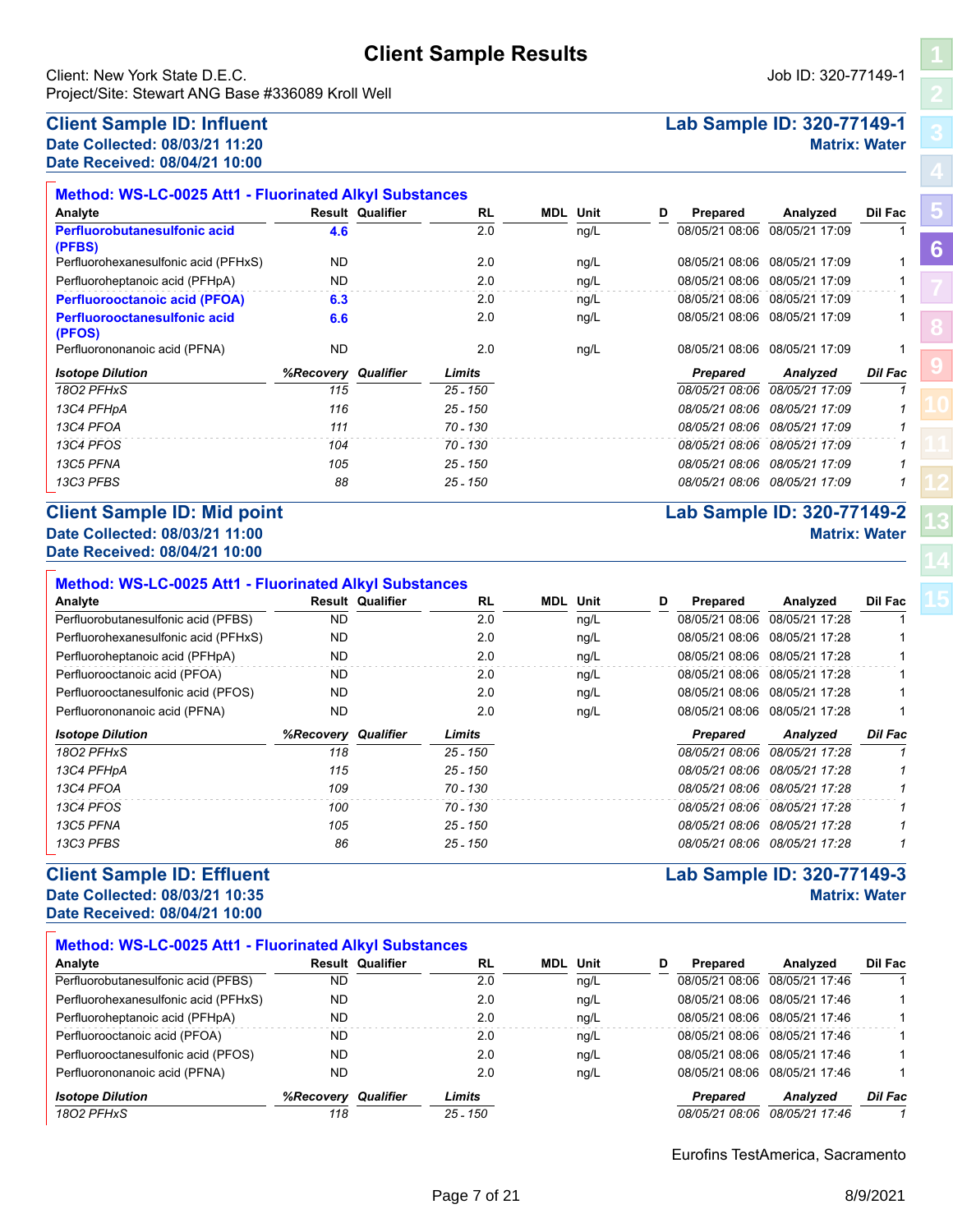Client: New York State D.E.C. Job ID: 320-77149-1 Project/Site: Stewart ANG Base #336089 Kroll Well

# **Client Sample ID: Effluent Lab Sample ID: 320-77149-3**

**Date Received: 08/04/21 10:00**

| Method: WS-LC-0025 Att1 - Fluorinated Alkyl Substances (Continued) |                               |            |          |                               |                |  |  |  |  |  |  |
|--------------------------------------------------------------------|-------------------------------|------------|----------|-------------------------------|----------------|--|--|--|--|--|--|
| <b>Isotope Dilution</b>                                            | Qualifier<br><b>%Recoverv</b> | Limits     | Prepared | <b>Analvzed</b>               | <b>Dil Fac</b> |  |  |  |  |  |  |
| 13C4 PFHpA                                                         | 115                           | 25 - 150   |          | 08/05/21 08:06 08/05/21 17:46 |                |  |  |  |  |  |  |
| 13C4 PFOA                                                          | 108                           | 70 - 130   |          | 08/05/21 08:06 08/05/21 17:46 |                |  |  |  |  |  |  |
| 13C4 PFOS                                                          | 107                           | 70 - 130   |          | 08/05/21 08:06 08/05/21 17:46 |                |  |  |  |  |  |  |
| 13C5 PFNA                                                          | 96                            | $25 - 150$ |          | 08/05/21 08:06 08/05/21 17:46 |                |  |  |  |  |  |  |
| 13C3 PFBS                                                          | 85                            | $25 - 150$ |          | 08/05/21 08:06 08/05/21 17:46 |                |  |  |  |  |  |  |

# **Date Received: 08/04/21 10:00**

| <b>Method: WS-LC-0025 Att1 - Fluorinated Alkyl Substances</b> |           |                         |            |     |      |   |                |                               |                |
|---------------------------------------------------------------|-----------|-------------------------|------------|-----|------|---|----------------|-------------------------------|----------------|
| Analyte                                                       |           | <b>Result Qualifier</b> | <b>RL</b>  | MDL | Unit | D | Prepared       | Analyzed                      | <b>Dil Fac</b> |
| Perfluorobutanesulfonic acid (PFBS)                           | ND.       |                         | 2.0        |     | ng/L |   |                | 08/05/21 08:06 08/05/21 18:42 |                |
| Perfluorohexanesulfonic acid (PFHxS)                          | ND.       |                         | 2.0        |     | ng/L |   | 08/05/21 08:06 | 08/05/21 18:42                |                |
| Perfluoroheptanoic acid (PFHpA)                               | ND.       |                         | 2.0        |     | ng/L |   |                | 08/05/21 08:06 08/05/21 18:42 |                |
| Perfluorooctanoic acid (PFOA)                                 | ND.       |                         | 2.0        |     | ng/L |   |                | 08/05/21 08:06 08/05/21 18:42 |                |
| Perfluorooctanesulfonic acid (PFOS)                           | ND.       |                         | 2.0        |     | ng/L |   |                | 08/05/21 08:06 08/05/21 18:42 |                |
| Perfluorononanoic acid (PFNA)                                 | <b>ND</b> |                         | 2.0        |     | ng/L |   |                | 08/05/21 08:06 08/05/21 18:42 |                |
| <b>Isotope Dilution</b>                                       | %Recovery | Qualifier               | Limits     |     |      |   | Prepared       | Analyzed                      | <b>Dil Fac</b> |
| 1802 PFHxS                                                    | 119       |                         | 25 - 150   |     |      |   | 08/05/21 08:06 | 08/05/21 18:42                | 1              |
| 13C4 PFHpA                                                    | 116       |                         | $25 - 150$ |     |      |   | 08/05/21 08:06 | 08/05/21 18:42                | 1              |
| 13C4 PFOA                                                     | 110       |                         | 70 - 130   |     |      |   | 08/05/21 08:06 | 08/05/21 18:42                |                |
| 13C4 PFOS                                                     | 103       |                         | 70 - 130   |     |      |   | 08/05/21 08:06 | 08/05/21 18:42                | 1              |
| 13C5 PFNA                                                     | 104       |                         | $25 - 150$ |     |      |   | 08/05/21 08:06 | 08/05/21 18:42                | 1              |
|                                                               |           |                         |            |     |      |   |                |                               |                |

#### **Client Sample ID: A-25 Lab Sample ID: 320-77149-5 Date Collected: 08/03/21 11:15 Matrix: Water**

**Date Received: 08/04/21 10:00**

| Method: WS-LC-0025 Att1 - Fluorinated Alkyl Substances |                     |                         |           |                 |   |                |                               |                |
|--------------------------------------------------------|---------------------|-------------------------|-----------|-----------------|---|----------------|-------------------------------|----------------|
| Analyte                                                |                     | <b>Result Qualifier</b> | <b>RL</b> | <b>MDL</b> Unit | D | Prepared       | Analyzed                      | Dil Fac        |
| Perfluorobutanesulfonic acid<br>(PFBS)                 | 4.0                 |                         | 2.0       | ng/L            |   | 08/05/21 08:06 | 08/05/21 19:00                |                |
| Perfluorohexanesulfonic acid (PFHxS)                   | <b>ND</b>           |                         | 2.0       | ng/L            |   | 08/05/21 08:06 | 08/05/21 19:00                |                |
| Perfluoroheptanoic acid (PFHpA)                        | ND.                 |                         | 2.0       | ng/L            |   |                | 08/05/21 08:06 08/05/21 19:00 |                |
| <b>Perfluorooctanoic acid (PFOA)</b>                   | 3.6                 |                         | 2.0       | ng/L            |   | 08/05/21 08:06 | 08/05/21 19:00                |                |
| <b>Perfluorooctanesulfonic acid</b><br>(PFOS)          | 2.7 <sub>1</sub>    |                         | 2.0       | ng/L            |   |                | 08/05/21 08:06 08/05/21 19:00 |                |
| Perfluorononanoic acid (PFNA)                          | <b>ND</b>           |                         | 2.0       | ng/L            |   | 08/05/21 08:06 | 08/05/21 19:00                |                |
| <b>Isotope Dilution</b>                                | %Recovery Qualifier |                         | Limits    |                 |   | Prepared       | Analyzed                      | <b>Dil Fac</b> |
| 1802 PFHxS                                             | 121                 |                         | 25 - 150  |                 |   | 08/05/21 08:06 | 08/05/21 19:00                | 1              |
| 13C4 PFHpA                                             | 114                 |                         | 25 - 150  |                 |   | 08/05/21 08:06 | 08/05/21 19:00                |                |
| 13C4 PFOA                                              | 109                 |                         | 70 - 130  |                 |   |                | 08/05/21 08:06 08/05/21 19:00 | 1              |
| 13C4 PFOS                                              | 109                 |                         | 70 - 130  |                 |   |                | 08/05/21 08:06 08/05/21 19:00 | 1              |
| 13C5 PFNA                                              | 109                 |                         | 25 - 150  |                 |   |                | 08/05/21 08:06 08/05/21 19:00 | 1              |
| 13C3 PFBS                                              | 86                  |                         | 25 - 150  |                 |   |                | 08/05/21 08:06 08/05/21 19:00 |                |

# **Date Collected: 08/03/21 10:35 Matrix: Water**

## **Client Sample ID: Duplicate Lab Sample ID: 320-77149-4 Date Collected: 08/03/21 00:00 Matrix: Water**

**[5](#page-5-0)**

**[6](#page-6-0)**

**[8](#page-11-0)**

**[9](#page-13-0)**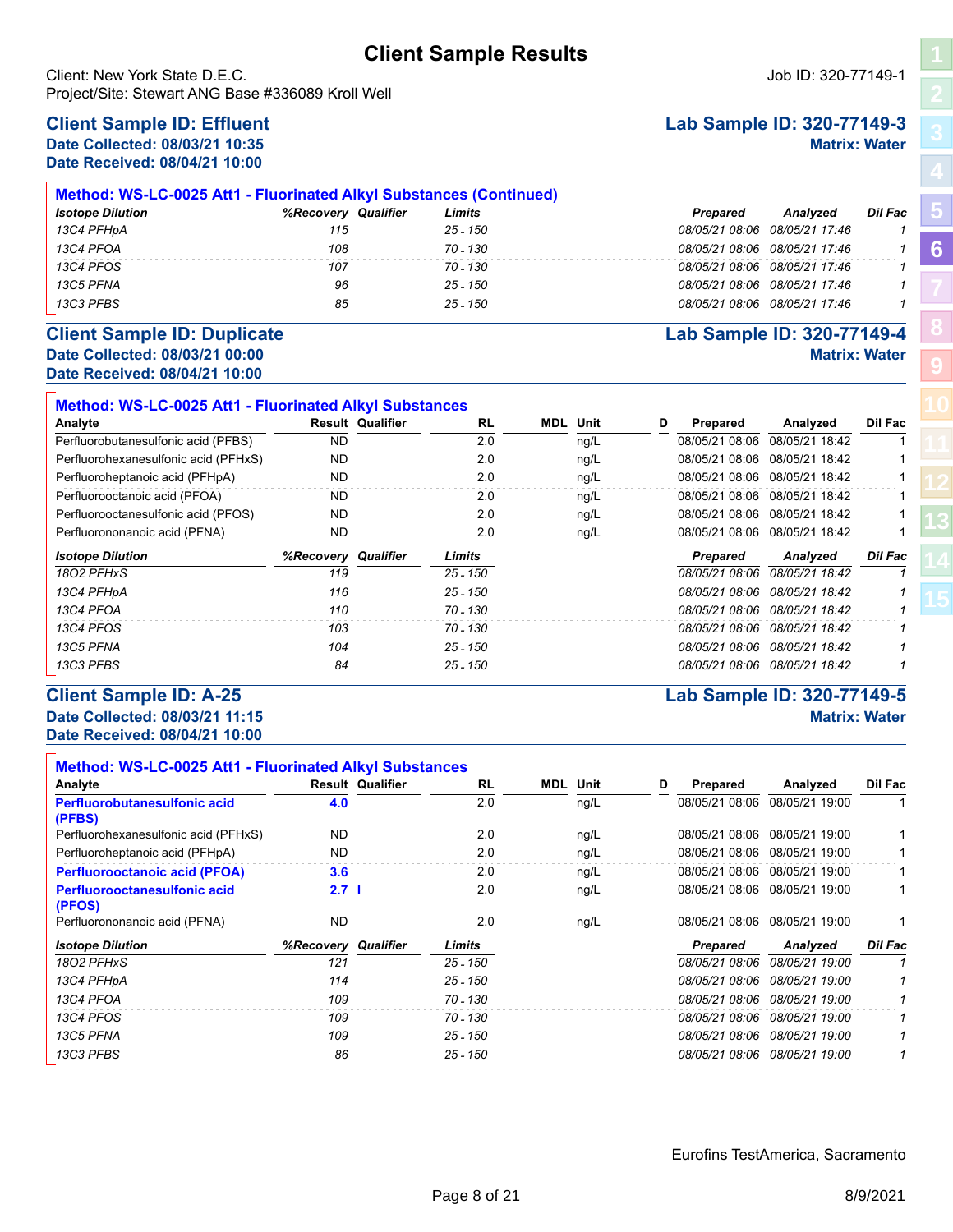**Analyte Result Qualifier Unit D Prepared Analyzed Dil Fac**

Perfluorohexanesulfonic acid (PFHxS)  $ND$  ND 2.0 ng/L 08/05/21 08:06 08/05/21 19:19 1 Perfluoroheptanoic acid (PFHpA) ND 2.0 ng/L 08/05/21 08:06 08/05/21 19:19 1 Perfluorooctanoic acid (PFOA) ND 2.0 ng/L 08/05/21 08:06 08/05/21 19:19 1 Perfluorooctanesulfonic acid (PFOS)  $ND$  ND 2.0 ng/L 08/05/21 08:06 08/05/21 19:19 1 Perfluorononanoic acid (PFNA) ND 2.0 ng/L 08/05/21 08:06 08/05/21 19:19 1

*18O2 PFHxS 121 25 - 150 08/05/21 08:06 08/05/21 19:19 1 Isotope Dilution %Recovery Qualifier Limits Prepared Analyzed Dil Fac*

*13C4 PFHpA 115 25 - 150 08/05/21 08:06 08/05/21 19:19 1 13C4 PFOA 113 70 - 130 08/05/21 08:06 08/05/21 19:19 1 13C4 PFOS 106 70 - 130 08/05/21 08:06 08/05/21 19:19 1 13C5 PFNA 109 25 - 150 08/05/21 08:06 08/05/21 19:19 1*

**RL MDL**

**2.2** 2.2  $\overline{2.0}$   $\overline{2.0}$   $\overline{1.09}$   $\overline{1.09}$   $\overline{1.09}$   $\overline{1.08}$   $\overline{1.08}$   $\overline{1.08}$   $\overline{1.08}$   $\overline{1.08}$   $\overline{1.08}$   $\overline{1.08}$   $\overline{1.08}$   $\overline{1.08}$   $\overline{1.08}$   $\overline{1.08}$   $\overline{1.08}$   $\overline{1.08$ 

Client: New York State D.E.C. Job ID: 320-77149-1 Project/Site: Stewart ANG Base #336089 Kroll Well

**Method: WS-LC-0025 Att1 - Fluorinated Alkyl Substances**

#### **Client Sample ID: A-50 Lab Sample ID: 320-77149-6 Date Collected: 08/03/21 11:10 Matrix: Water Date Received: 08/04/21 10:00**

**Perfluorobutanesulfonic acid** 

**(PFBS)**

# *13C3 PFBS 87 25 - 150 08/05/21 08:06 08/05/21 19:19 1* **Client Sample ID: A-75 Lab Sample ID: 320-77149-7**

| Date Collected: 08/03/21 11:05<br>Date Received: 08/04/21 10:00 |                            |                         |            |  |                 |   |                |                               | <b>Matrix: Water</b> |
|-----------------------------------------------------------------|----------------------------|-------------------------|------------|--|-----------------|---|----------------|-------------------------------|----------------------|
| <b>Method: WS-LC-0025 Att1 - Fluorinated Alkyl Substances</b>   |                            |                         |            |  |                 |   |                |                               |                      |
| Analyte                                                         |                            | <b>Result Qualifier</b> | <b>RL</b>  |  | <b>MDL</b> Unit | D | Prepared       | Analyzed                      | Dil Fac              |
| Perfluorobutanesulfonic acid (PFBS)                             | ND.                        |                         | 2.0        |  | ng/L            |   | 08/05/21 08:06 | 08/05/21 19:56                |                      |
| Perfluorohexanesulfonic acid (PFHxS)                            | <b>ND</b>                  |                         | 2.0        |  | ng/L            |   | 08/05/21 08:06 | 08/05/21 19:56                |                      |
| Perfluoroheptanoic acid (PFHpA)                                 | ND.                        |                         | 2.0        |  | ng/L            |   | 08/05/21 08:06 | 08/05/21 19:56                |                      |
| Perfluorooctanoic acid (PFOA)                                   | ND.                        |                         | 2.0        |  | ng/L            |   | 08/05/21 08:06 | 08/05/21 19:56                |                      |
| Perfluorooctanesulfonic acid (PFOS)                             | ND.                        |                         | 2.0        |  | ng/L            |   |                | 08/05/21 08:06 08/05/21 19:56 |                      |
| Perfluorononanoic acid (PFNA)                                   | ND.                        |                         | 2.0        |  | ng/L            |   | 08/05/21 08:06 | 08/05/21 19:56                |                      |
| <b>Isotope Dilution</b>                                         | <b>%Recovery Qualifier</b> |                         | Limits     |  |                 |   | Prepared       | Analyzed                      | <b>Dil Fac</b>       |
| 1802 PFHxS                                                      | 116                        |                         | 25 - 150   |  |                 |   | 08/05/21 08:06 | 08/05/21 19:56                |                      |
| 13C4 PFHpA                                                      | 114                        |                         | $25 - 150$ |  |                 |   |                | 08/05/21 08:06 08/05/21 19:56 |                      |
| 13C4 PFOA                                                       | 113                        |                         | $70 - 130$ |  |                 |   | 08/05/21 08:06 | 08/05/21 19:56                |                      |
| 13C4 PFOS                                                       | 103                        |                         | 70 - 130   |  |                 |   | 08/05/21 08:06 | 08/05/21 19:56                |                      |
| 13C5 PFNA                                                       | 107                        |                         | 25 - 150   |  |                 |   |                | 08/05/21 08:06 08/05/21 19:56 |                      |

#### **Client Sample ID: B-25 Lab Sample ID: 320-77149-8 Date Collected: 08/03/21 10:55 Matrix: Water**

# **Date Received: 08/04/21 10:00**

 $\Box$ 

| Method: WS-LC-0025 Att1 - Fluorinated Alkyl Substances |                  |                         |            |  |                 |   |                 |                               |         |  |  |  |
|--------------------------------------------------------|------------------|-------------------------|------------|--|-----------------|---|-----------------|-------------------------------|---------|--|--|--|
| Analyte                                                |                  | <b>Result Qualifier</b> | <b>RL</b>  |  | <b>MDL</b> Unit | D | <b>Prepared</b> | Analyzed                      | Dil Fac |  |  |  |
| Perfluorobutanesulfonic acid (PFBS)                    | <b>ND</b>        |                         | 2.0        |  | ng/L            |   |                 | 08/05/21 08:06 08/05/21 20:14 |         |  |  |  |
| Perfluorohexanesulfonic acid (PFHxS)                   | ND.              |                         | 2.0        |  | ng/L            |   |                 | 08/05/21 08:06 08/05/21 20:14 |         |  |  |  |
| Perfluoroheptanoic acid (PFHpA)                        | <b>ND</b>        |                         | 2.0        |  | ng/L            |   |                 | 08/05/21 08:06 08/05/21 20:14 |         |  |  |  |
| Perfluorooctanoic acid (PFOA)                          | ND.              |                         | 2.0        |  | nq/L            |   |                 | 08/05/21 08:06 08/05/21 20:14 |         |  |  |  |
| Perfluorooctanesulfonic acid (PFOS)                    | ND.              |                         | 2.0        |  | ng/L            |   |                 | 08/05/21 08:06 08/05/21 20:14 |         |  |  |  |
| Perfluorononanoic acid (PFNA)                          | ND.              |                         | 2.0        |  | ng/L            |   |                 | 08/05/21 08:06 08/05/21 20:14 |         |  |  |  |
| <b>Isotope Dilution</b>                                | <b>%Recovery</b> | Qualifier               | Limits     |  |                 |   | <b>Prepared</b> | Analyzed                      | Dil Fac |  |  |  |
| 1802 PFHxS                                             | 122              |                         | $25 - 150$ |  |                 |   | 08/05/21 08:06  | 08/05/21 20:14                |         |  |  |  |
| 13C4 PFHpA                                             | 117              |                         | $25 - 150$ |  |                 |   | 08/05/21 08:06  | 08/05/21 20:14                |         |  |  |  |

*13C3 PFBS 83 25 - 150 08/05/21 08:06 08/05/21 19:56 1*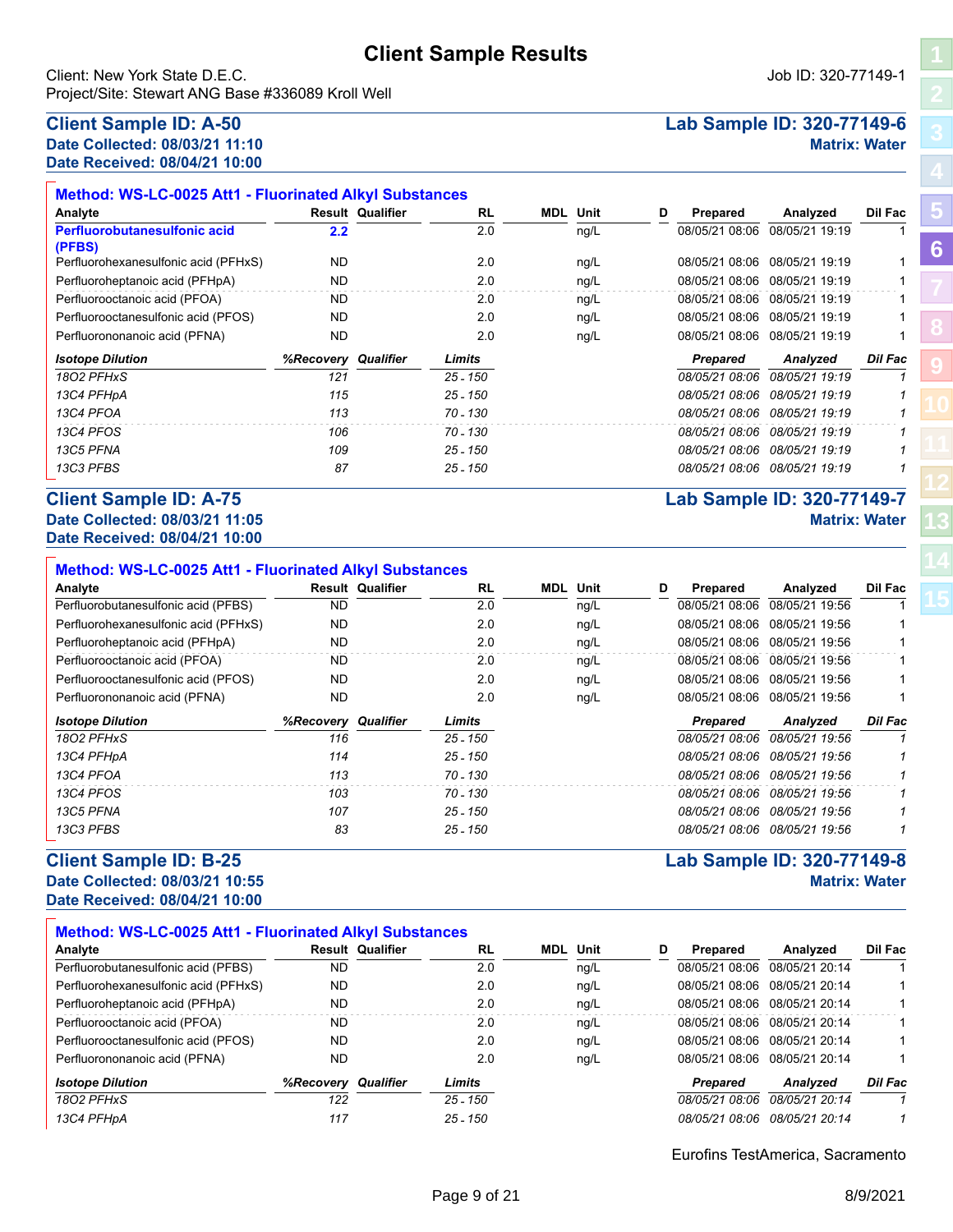Client: New York State D.E.C. Job ID: 320-77149-1 Project/Site: Stewart ANG Base #336089 Kroll Well

#### **Client Sample ID: B-25 Lab Sample ID: 320-77149-8 Date Collected: 08/03/21 10:55 Matrix: Water Date Received: 08/04/21 10:00**

|                         | Method: WS-LC-0025 Att1 - Fluorinated Alkyl Substances (Continued) |          |                 |                               |         |  |  |  |  |  |  |  |
|-------------------------|--------------------------------------------------------------------|----------|-----------------|-------------------------------|---------|--|--|--|--|--|--|--|
| <b>Isotope Dilution</b> | Qualifier<br>%Recoverv                                             | Limits   | <b>Prepared</b> | <b>Analvzed</b>               | Dil Fac |  |  |  |  |  |  |  |
| 13C4 PFOA               | 112                                                                | 70 - 130 |                 | 08/05/21 08:06 08/05/21 20:14 |         |  |  |  |  |  |  |  |
| 13C4 PFOS               | 107                                                                | 70 - 130 |                 | 08/05/21 08:06 08/05/21 20:14 |         |  |  |  |  |  |  |  |
| 13C5 PFNA               | 109                                                                | 25 - 150 |                 | 08/05/21 08:06 08/05/21 20:14 |         |  |  |  |  |  |  |  |
| 13C3 PFBS               | 86                                                                 | 25 - 150 |                 | 08/05/21 08:06 08/05/21 20:14 |         |  |  |  |  |  |  |  |

#### **Client Sample ID: B-50 Lab Sample ID: 320-77149-9 Date Collected: 08/03/21 10:50 Matrix: Water Date Received: 08/04/21 10:00**

| Method: WS-LC-0025 Att1 - Fluorinated Alkyl Substances |                            |                         |           |                 |   |                |                               |         |
|--------------------------------------------------------|----------------------------|-------------------------|-----------|-----------------|---|----------------|-------------------------------|---------|
| Analyte                                                |                            | <b>Result Qualifier</b> | <b>RL</b> | <b>MDL</b> Unit | D | Prepared       | Analyzed                      | Dil Fac |
| Perfluorobutanesulfonic acid (PFBS)                    | ND.                        |                         | 2.0       | ng/L            |   | 08/05/21 08:06 | 08/05/21 20:32                |         |
| Perfluorohexanesulfonic acid (PFHxS)                   | ND.                        |                         | 2.0       | ng/L            |   | 08/05/21 08:06 | 08/05/21 20:32                |         |
| Perfluoroheptanoic acid (PFHpA)                        | ND.                        |                         | 2.0       | ng/L            |   | 08/05/21 08:06 | 08/05/21 20:32                |         |
| Perfluorooctanoic acid (PFOA)                          | ND.                        |                         | 2.0       | ng/L            |   | 08/05/21 08:06 | 08/05/21 20:32                |         |
| Perfluorooctanesulfonic acid (PFOS)                    | ND.                        |                         | 2.0       | ng/L            |   | 08/05/21 08:06 | 08/05/21 20:32                |         |
| Perfluorononanoic acid (PFNA)                          | ND.                        |                         | 2.0       | ng/L            |   | 08/05/21 08:06 | 08/05/21 20:32                |         |
| <b>Isotope Dilution</b>                                | <b>%Recovery Qualifier</b> |                         | Limits    |                 |   | Prepared       | Analyzed                      | Dil Fac |
| 1802 PFHxS                                             | 112                        |                         | 25 - 150  |                 |   | 08/05/21 08:06 | 08/05/21 20:32                |         |
| 13C4 PFHpA                                             | 110                        |                         | 25 - 150  |                 |   | 08/05/21 08:06 | 08/05/21 20:32                |         |
| 13C4 PFOA                                              | 109                        |                         | 70 - 130  |                 |   | 08/05/21 08:06 | 08/05/21 20:32                |         |
| 13C4 PFOS                                              | 99                         |                         | 70 - 130  |                 |   | 08/05/21 08:06 | 08/05/21 20:32                |         |
| 13C5 PFNA                                              | 94                         |                         | 25 - 150  |                 |   |                | 08/05/21 08:06 08/05/21 20:32 |         |
| 13C3 PFBS                                              | 81                         |                         | 25 - 150  |                 |   | 08/05/21 08:06 | 08/05/21 20:32                |         |

# **Client Sample ID: B-75 Lab Sample ID: 320-77149-10**

#### **Date Collected: 08/03/21 10:45 Matrix: Water Date Received: 08/04/21 10:00**

| <b>Method: WS-LC-0025 Att1 - Fluorinated Alkyl Substances</b> |                            |                         |            |     |      |   |                |                |         |
|---------------------------------------------------------------|----------------------------|-------------------------|------------|-----|------|---|----------------|----------------|---------|
| Analyte                                                       |                            | <b>Result Qualifier</b> | <b>RL</b>  | MDL | Unit | D | Prepared       | Analyzed       | Dil Fac |
| Perfluorobutanesulfonic acid (PFBS)                           | <b>ND</b>                  |                         | 2.0        |     | ng/L |   | 08/05/21 08:06 | 08/05/21 20:51 |         |
| Perfluorohexanesulfonic acid (PFHxS)                          | <b>ND</b>                  |                         | 2.0        |     | ng/L |   | 08/05/21 08:06 | 08/05/21 20:51 |         |
| Perfluoroheptanoic acid (PFHpA)                               | <b>ND</b>                  |                         | 2.0        |     | ng/L |   | 08/05/21 08:06 | 08/05/21 20:51 |         |
| Perfluorooctanoic acid (PFOA)                                 | <b>ND</b>                  |                         | 2.0        |     | ng/L |   | 08/05/21 08:06 | 08/05/21 20:51 |         |
| Perfluorooctanesulfonic acid (PFOS)                           | <b>ND</b>                  |                         | 2.0        |     | ng/L |   | 08/05/21 08:06 | 08/05/21 20:51 |         |
| Perfluorononanoic acid (PFNA)                                 | <b>ND</b>                  |                         | 2.0        |     | ng/L |   | 08/05/21 08:06 | 08/05/21 20:51 |         |
| <b>Isotope Dilution</b>                                       | <b>%Recovery Qualifier</b> |                         | Limits     |     |      |   | Prepared       | Analyzed       | Dil Fac |
| 1802 PFHxS                                                    | 118                        |                         | 25 - 150   |     |      |   | 08/05/21 08:06 | 08/05/21 20:51 |         |
| 13C4 PFHpA                                                    | 119                        |                         | 25 - 150   |     |      |   | 08/05/21 08:06 | 08/05/21 20:51 |         |
| 13C4 PFOA                                                     | 111                        |                         | 70 - 130   |     |      |   | 08/05/21 08:06 | 08/05/21 20:51 |         |
| 13C4 PFOS                                                     | 104                        |                         | 70 - 130   |     |      |   | 08/05/21 08:06 | 08/05/21 20:51 |         |
| 13C5 PFNA                                                     | 108                        |                         | 25 - 150   |     |      |   | 08/05/21 08:06 | 08/05/21 20:51 |         |
| 13C3 PFBS                                                     | 86                         |                         | $25 - 150$ |     |      |   | 08/05/21 08:06 | 08/05/21 20:51 |         |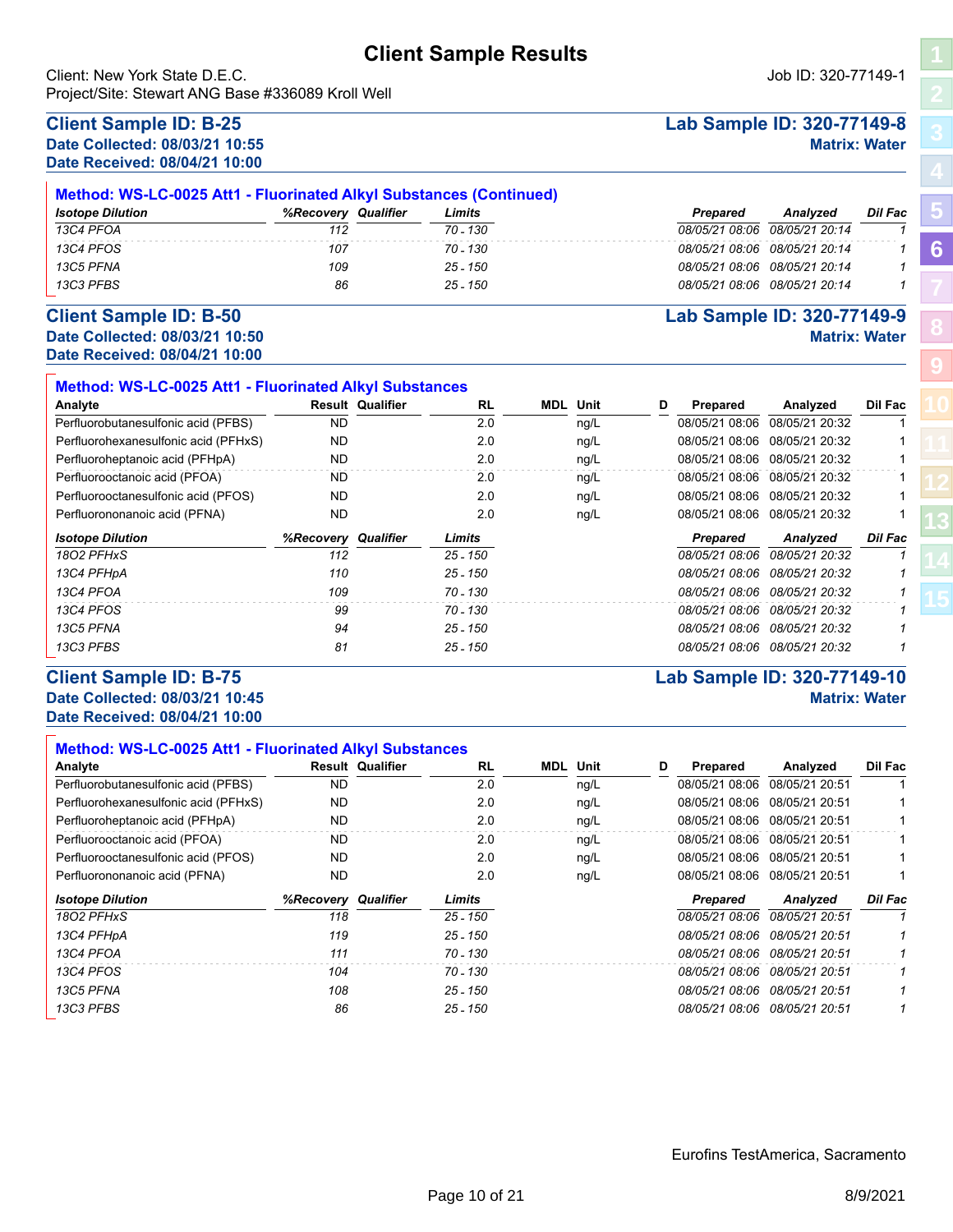# **Isotope Dilution Summary**

**PFHxS C4PFHA PFOA PFOS PFNA C3PFBS**

**Lab Sample ID Client Sample ID (25-150) (25-150) (70-130) (70-130) (25-150) (25-150)**

320-77149-1 115 116 111 104 105 88

320-77149-2 Mid point 118 115 109 100 105 86 320-77149-3 Effluent 118 115 108 107 96 85 320-77149-3 MS Effluent 114 114 106 109 106 87 320-77149-3 MSD Effluent 103 113 110 106 104 81 320-77149-4 Duplicate 119 116 110 103 104 84 320-77149-5 A-25 121 114 109 109 109 86 320-77149-6 A-50 121 115 113 106 109 87 320-77149-7 A-75 116 114 113 103 107 83 320-77149-8 B-25 122 117 112 107 109 86 320-77149-9 B-50 112 110 109 99 94 81 320-77149-10 B-75 118 119 111 104 108 86 LCS 320-513245/2-A Lab Control Sample 119 111 112 108 104 88 MB 320-513245/1-A Method Blank 119 114 112 105 94 87

<span id="page-10-0"></span>Client: New York State D.E.C. Job ID: 320-77149-1 Project/Site: Stewart ANG Base #336089 Kroll Well

**Influent** 

#### **Method: WS-LC-0025 Att1 - Fluorinated Alkyl Substances Matrix: Water Preparation Controllering Controllering Controllering Controllering Controllering Controllering Controllering Controllering Controllering Controllering Controllering Controllering Controllering Controlleri**

**Surrogate Legend** PFHxS = 18O2 PFHxS C4PFHA = 13C4 PFHpA PFOA = 13C4 PFOA PFOS = 13C4 PFOS PFNA = 13C5 PFNA C3PFBS = 13C3 PFBS

| FHA  | <b>PFOA</b> | <b>PFOS</b> | <b>PFNA</b> | <b>C3PFBS</b> |  |
|------|-------------|-------------|-------------|---------------|--|
| 150) | $(70-130)$  | $(70-130)$  | $(25-150)$  | $(25-150)$    |  |
| 16   | 111         | 104         | 105         | 88            |  |
| 15   | 109         | 100         | 105         | 86            |  |
| 15   | 108         | 107         | 96          | 85            |  |
| 14   | 106         | 109         | 106         | 87            |  |
| 13   | 110         | 106         | 104         | 81            |  |
| 16   | 110         | 103         | 104         | 84            |  |
| 14   | 109         | 109         | 109         | 86            |  |
| 15   | 113         | 106         | 109         | 87            |  |
| 14   | 113         | 103         | 107         | 83            |  |
| 17   | 112         | 107         | 109         | 86            |  |
| 10   | 109         | 99          | 94          | 81            |  |
| 19   | 111         | 104         | 108         | 86            |  |
| 11   | 112         | 108         | 104         | 88            |  |
| 14   | 112         | 105         | 94          | 87            |  |
|      |             |             |             |               |  |
|      |             |             |             |               |  |
|      |             |             |             |               |  |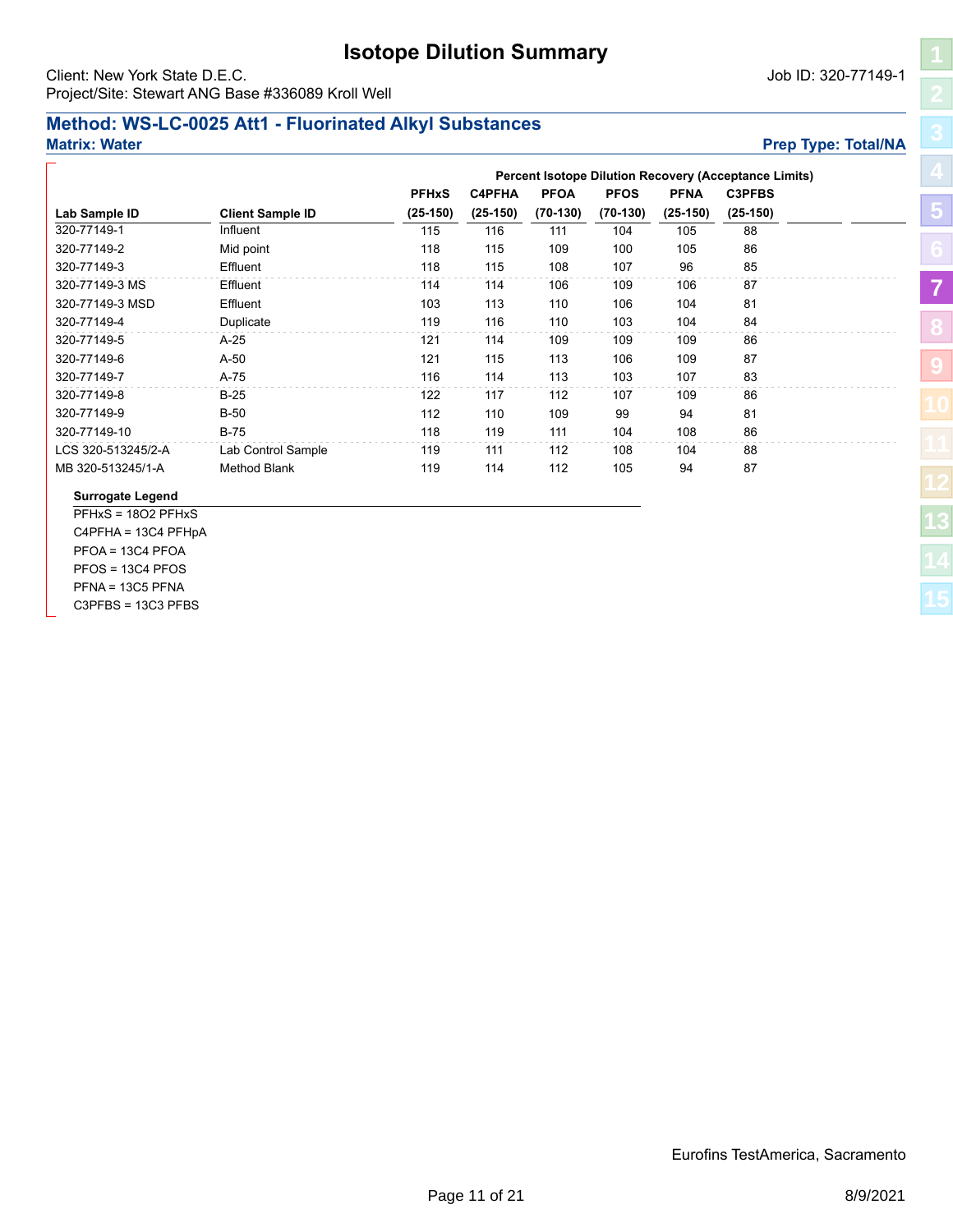# **QC Sample Results**

#### <span id="page-11-0"></span>Client: New York State D.E.C. Job ID: 320-77149-1 Project/Site: Stewart ANG Base #336089 Kroll Well

# **Method: WS-LC-0025 Att1 - Fluorinated Alkyl Substances**

#### **Lab Sample ID: MB 320-513245/1-A Client Sample ID: Method Blank Matrix: Water Prep Type: Total/NA Analysis Batch: 513450 Prep Batch: 513245**

|                                      | MВ                  | MВ                      |            |            |      |   |                 |                               |                |
|--------------------------------------|---------------------|-------------------------|------------|------------|------|---|-----------------|-------------------------------|----------------|
| Analyte                              |                     | <b>Result Qualifier</b> | <b>RL</b>  | <b>MDL</b> | Unit | D | Prepared        | Analyzed                      | Dil Fac        |
| Perfluorobutanesulfonic acid (PFBS)  | <b>ND</b>           |                         | 2.0        |            | ng/L |   | 08/05/21 08:06  | 08/05/21 16:32                |                |
| Perfluorohexanesulfonic acid (PFHxS) | <b>ND</b>           |                         | 2.0        |            | ng/L |   |                 | 08/05/21 08:06 08/05/21 16:32 |                |
| Perfluoroheptanoic acid (PFHpA)      | <b>ND</b>           |                         | 2.0        |            | ng/L |   |                 | 08/05/21 08:06 08/05/21 16:32 |                |
| Perfluorooctanoic acid (PFOA)        | ND.                 |                         | 2.0        |            | ng/L |   |                 | 08/05/21 08:06 08/05/21 16:32 |                |
| Perfluorooctanesulfonic acid (PFOS)  | ND.                 |                         | 2.0        |            | ng/L |   |                 | 08/05/21 08:06 08/05/21 16:32 |                |
| Perfluorononanoic acid (PFNA)        | <b>ND</b>           |                         | 2.0        |            | ng/L |   |                 | 08/05/21 08:06 08/05/21 16:32 |                |
|                                      | MВ                  | MВ                      |            |            |      |   |                 |                               |                |
| <b>Isotope Dilution</b>              | %Recovery Qualifier |                         | Limits     |            |      |   | <b>Prepared</b> | Analyzed                      | <b>Dil Fac</b> |
| 1802 PFHxS                           | 119                 |                         | $25 - 150$ |            |      |   | 08/05/21 08:06  | 08/05/21 16:32                |                |
| 13C4 PFHpA                           | 114                 |                         | $25 - 150$ |            |      |   | 08/05/21 08:06  | 08/05/21 16:32                | 1              |
| 13C4 PFOA                            | 112                 |                         | 70 - 130   |            |      |   | 08/05/21 08:06  | 08/05/21 16:32                |                |
| 13C4 PFOS                            | 105                 |                         | 70 - 130   |            |      |   | 08/05/21 08:06  | 08/05/21 16:32                |                |
| 13C5 PFNA                            | 94                  |                         | 25 - 150   |            |      |   | 08/05/21 08:06  | 08/05/21 16:32                | 1              |
| 13C3 PFBS                            | 87                  |                         | $25 - 150$ |            |      |   |                 | 08/05/21 08:06 08/05/21 16:32 |                |

#### **Lab Sample ID: LCS 320-513245/2-A Client Sample ID: Lab Control Sample Matrix: Water Prep Type: Total/NA Analysis Batch: 513450**

|                                         | <b>Spike</b> |      | LCS LCS                 |      |   |      | %Rec.    |  |
|-----------------------------------------|--------------|------|-------------------------|------|---|------|----------|--|
| Analyte                                 | Added        |      | <b>Result Qualifier</b> | Unit | D | %Rec | Limits   |  |
| Perfluorobutanesulfonic acid<br>(PFBS)  | 17.7         | 18.9 |                         | ng/L |   | 107  | 72 - 151 |  |
| Perfluorohexanesulfonic acid<br>(PFHxS) | 18.2         | 18.7 |                         | ng/L |   | 102  | 73 - 157 |  |
| Perfluoroheptanoic acid (PFHpA)         | 20.0         | 21.9 |                         | ng/L |   | 109  | 71 - 138 |  |
| Perfluorooctanoic acid (PFOA)           | 20.0         | 20.7 |                         | ng/L |   | 103  | 70 - 130 |  |
| Perfluorooctanesulfonic acid<br>(PFOS)  | 18.6         | 19.7 |                         | ng/L |   | 106  | 70 - 130 |  |
| Perfluorononanoic acid (PFNA)           | 20.0         | 22.4 |                         | ng/L |   | 112  | 73 - 147 |  |
|                                         | LCS LCS      |      |                         |      |   |      |          |  |

| <b>Isotope Dilution</b> | <b>%Recovery Qualifier</b> | Limits     |
|-------------------------|----------------------------|------------|
| 1802 PFHxS              | 119                        | 25 - 150   |
| 13C4 PFHpA              | 111                        | $25 - 150$ |
| 13C4 PFOA               | 112                        | $70 - 130$ |
| 13C4 PFOS               | 108                        | 70 - 130   |
| 13C5 PFNA               | 104                        | 25 - 150   |
| 13C3 PFBS               | 88                         | $25 - 150$ |

# **Lab Sample ID: 320-77149-3 MS Client Sample ID: Effluent Matrix: Water Prep Type: Total/NA**

| <b>Analysis Batch: 513450</b>           |           |                         |       |      |                         |      |   |      | <b>Prep Batch: 513245</b> |
|-----------------------------------------|-----------|-------------------------|-------|------|-------------------------|------|---|------|---------------------------|
|                                         |           | Sample Sample           | Spike |      | <b>MS MS</b>            |      |   |      | %Rec.                     |
| Analyte                                 |           | <b>Result Qualifier</b> | Added |      | <b>Result Qualifier</b> | Unit | D | %Rec | Limits                    |
| Perfluorobutanesulfonic acid<br>(PFBS)  | <b>ND</b> |                         | 14.9  | 15.9 |                         | nq/L |   | 106  | $72 - 151$                |
| Perfluorohexanesulfonic acid<br>(PFHxS) | <b>ND</b> |                         | 15.4  | 15.8 |                         | nq/L |   | 103  | 73 - 157                  |
| Perfluoroheptanoic acid (PFHpA)         | <b>ND</b> |                         | 16.9  | 17.3 |                         | na/L |   | 102  | 71 - 138                  |
| Perfluorooctanoic acid (PFOA)           | ND.       |                         | 16.9  | 16.9 |                         | nq/L |   | 100  | 70 - 130                  |

Eurofins TestAmerica, Sacramento

**[13](#page-18-0)**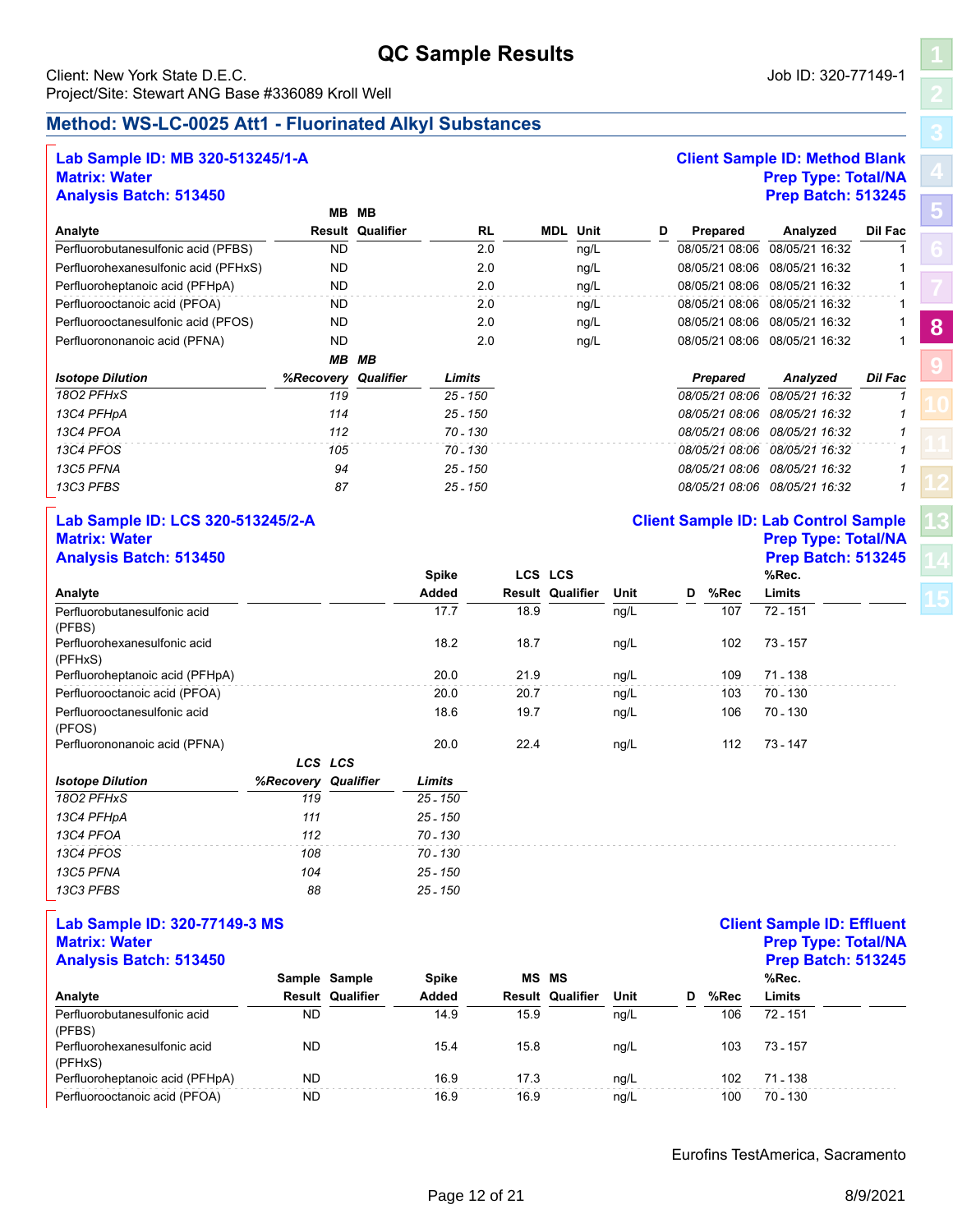# **QC Sample Results** Client: New York State D.E.C. **Community** Client: New York State D.E.C.

Project/Site: Stewart ANG Base #336089 Kroll Well

## **Method: WS-LC-0025 Att1 - Fluorinated Alkyl Substances (Continued)**

| Lab Sample ID: 320-77149-3 MS<br><b>Matrix: Water</b><br><b>Analysis Batch: 513450</b> |                     |                         |              |      |                         |      |   |      | <b>Client Sample ID: Effluent</b><br><b>Prep Type: Total/NA</b><br><b>Prep Batch: 513245</b> |
|----------------------------------------------------------------------------------------|---------------------|-------------------------|--------------|------|-------------------------|------|---|------|----------------------------------------------------------------------------------------------|
|                                                                                        |                     | Sample Sample           | <b>Spike</b> |      | <b>MS MS</b>            |      |   |      | %Rec.                                                                                        |
| Analyte                                                                                |                     | <b>Result Qualifier</b> | Added        |      | <b>Result Qualifier</b> | Unit | D | %Rec | Limits                                                                                       |
| Perfluorooctanesulfonic acid<br>(PFOS)                                                 | <b>ND</b>           |                         | 15.7         | 14.8 |                         | ng/L |   | 95   | 70 - 130                                                                                     |
| Perfluorononanoic acid (PFNA)                                                          | <b>ND</b>           |                         | 16.9         | 15.6 |                         | ng/L |   | 92   | 73 - 147                                                                                     |
|                                                                                        |                     | <b>MS MS</b>            |              |      |                         |      |   |      |                                                                                              |
| <b>Isotope Dilution</b>                                                                | %Recovery Qualifier |                         | Limits       |      |                         |      |   |      |                                                                                              |
| 1802 PFHxS                                                                             | 114                 |                         | $25 - 150$   |      |                         |      |   |      |                                                                                              |
| 13C4 PFHpA                                                                             | 114                 |                         | $25 - 150$   |      |                         |      |   |      |                                                                                              |
| 13C4 PFOA                                                                              | 106                 |                         | 70 - 130     |      |                         |      |   |      |                                                                                              |
| 13C4 PFOS                                                                              | 109                 |                         | 70 - 130     |      |                         |      |   |      |                                                                                              |
| 13C5 PFNA                                                                              | 106                 |                         | $25 - 150$   |      |                         |      |   |      |                                                                                              |
| 13C3 PFBS                                                                              | 87                  |                         | 25 - 150     |      |                         |      |   |      |                                                                                              |

# **Lab Sample ID: 320-77149-3 MSD Client Sample ID: Effluent**

| <b>Analysis Batch: 513450</b>           |                     |                         |            |      |                         |      |   |      | <b>Prep Batch: 513245</b> |            |            |
|-----------------------------------------|---------------------|-------------------------|------------|------|-------------------------|------|---|------|---------------------------|------------|------------|
|                                         |                     | Sample Sample           | Spike      | MSD  | <b>MSD</b>              |      |   |      | %Rec.                     |            | <b>RPD</b> |
| Analyte                                 |                     | <b>Result Qualifier</b> | Added      |      | <b>Result Qualifier</b> | Unit | D | %Rec | Limits                    | <b>RPD</b> | Limit      |
| Perfluorobutanesulfonic acid<br>(PFBS)  | <b>ND</b>           |                         | 15.2       | 16.6 |                         | ng/L |   | 109  | 72 - 151                  | 4          | 30         |
| Perfluorohexanesulfonic acid<br>(PFHxS) | ND.                 |                         | 15.6       | 18.2 |                         | ng/L |   | 116  | 73 - 157                  | 14         | 30         |
| Perfluoroheptanoic acid (PFHpA)         | ND.                 |                         | 17.2       | 16.9 |                         | ng/L |   | 98   | 71 - 138                  | 2          | 30         |
| Perfluorooctanoic acid (PFOA)           | ND.                 |                         | 17.2       | 17.1 |                         | ng/L |   | 99   | 70 - 130                  | 1          | 20         |
| Perfluorooctanesulfonic acid<br>(PFOS)  | <b>ND</b>           |                         | 16.0       | 14.9 |                         | ng/L |   | 94   | 70 - 130                  | 1          | 20         |
| Perfluorononanoic acid (PFNA)           | ND.                 |                         | 17.2       | 17.3 |                         | ng/L |   | 101  | 73 - 147                  | 10         | 30         |
|                                         |                     | <b>MSD MSD</b>          |            |      |                         |      |   |      |                           |            |            |
| <b>Isotope Dilution</b>                 | %Recovery Qualifier |                         | Limits     |      |                         |      |   |      |                           |            |            |
| 1802 PFHxS                              | 103                 |                         | $25 - 150$ |      |                         |      |   |      |                           |            |            |
| 13C4 PFHpA                              | 113                 |                         | $25 - 150$ |      |                         |      |   |      |                           |            |            |
| 13C4 PFOA                               | 110                 |                         | 70 - 130   |      |                         |      |   |      |                           |            |            |
| 13C4 PFOS                               | 106                 |                         | 70 - 130   |      |                         |      |   |      |                           |            |            |
| 13C5 PFNA                               | 104                 |                         | $25 - 150$ |      |                         |      |   |      |                           |            |            |
| 13C3 PFBS                               | 81                  |                         | $25 - 150$ |      |                         |      |   |      |                           |            |            |

# **Prep Type: Total/NA**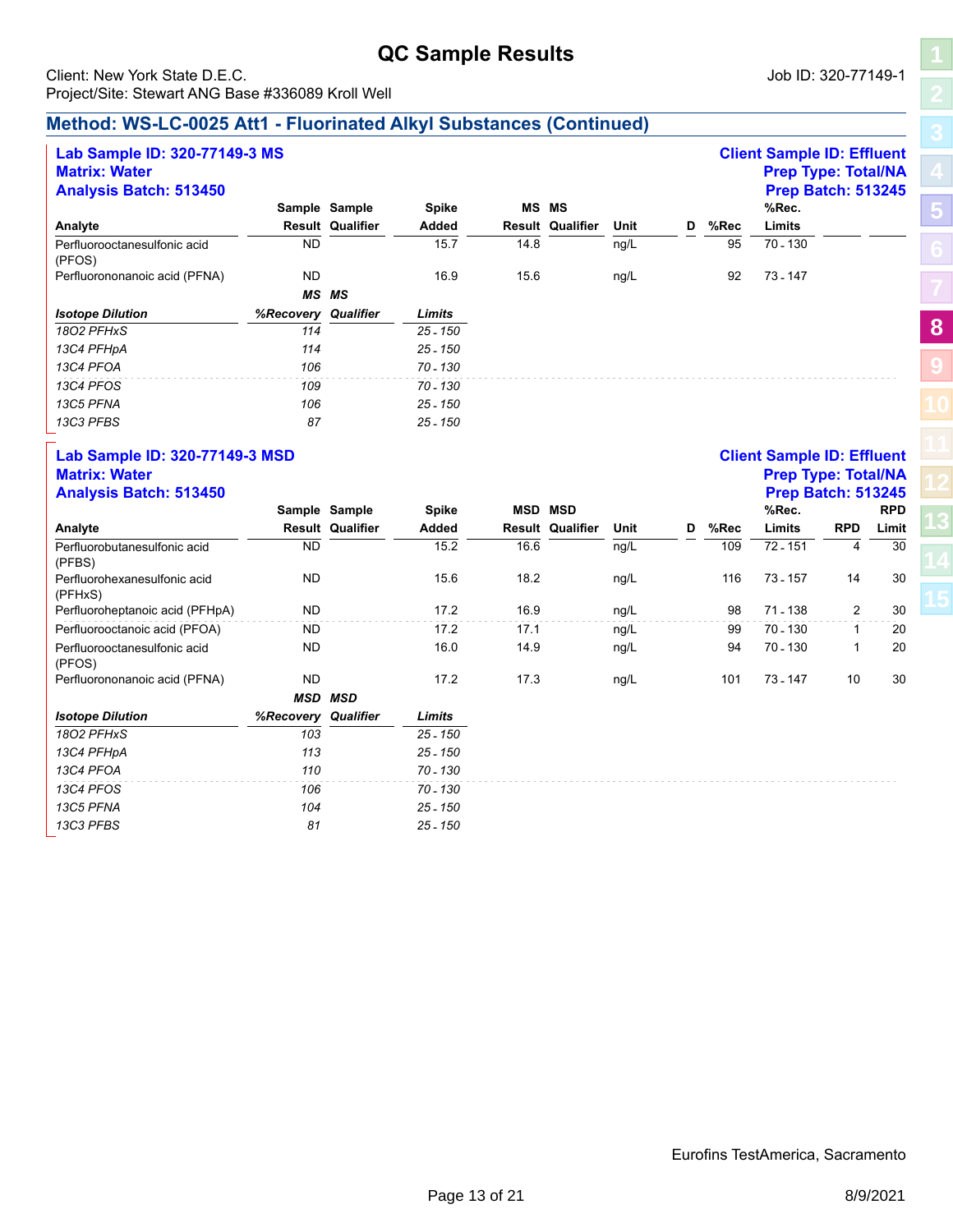# **QC Association Summary**

<span id="page-13-0"></span>Client: New York State D.E.C. **Community** Client: New York State D.E.C. Project/Site: Stewart ANG Base #336089 Kroll Well

# **LCMS**

#### **Prep Batch: 513245**

| Lab Sample ID      | <b>Client Sample ID</b> | <b>Prep Type</b> | <b>Matrix</b> | Method           | <b>Prep Batch</b> |
|--------------------|-------------------------|------------------|---------------|------------------|-------------------|
| 320-77149-1        | Influent                | Total/NA         | Water         | PFAS Prep        |                   |
| 320-77149-2        | Mid point               | Total/NA         | Water         | <b>PFAS Prep</b> |                   |
| 320-77149-3        | Effluent                | Total/NA         | Water         | PFAS Prep        |                   |
| 320-77149-4        | Duplicate               | Total/NA         | Water         | <b>PFAS Prep</b> |                   |
| 320-77149-5        | A-25                    | Total/NA         | Water         | <b>PFAS Prep</b> |                   |
| 320-77149-6        | $A-50$                  | Total/NA         | Water         | <b>PFAS Prep</b> |                   |
| 320-77149-7        | A-75                    | Total/NA         | Water         | <b>PFAS Prep</b> |                   |
| 320-77149-8        | $B-25$                  | Total/NA         | Water         | <b>PFAS Prep</b> |                   |
| 320-77149-9        | $B-50$                  | Total/NA         | Water         | <b>PFAS Prep</b> |                   |
| 320-77149-10       | B-75                    | Total/NA         | Water         | <b>PFAS Prep</b> |                   |
| MB 320-513245/1-A  | <b>Method Blank</b>     | Total/NA         | Water         | <b>PFAS Prep</b> |                   |
| LCS 320-513245/2-A | Lab Control Sample      | Total/NA         | Water         | <b>PFAS Prep</b> |                   |
| 320-77149-3 MS     | Effluent                | Total/NA         | Water         | <b>PFAS Prep</b> |                   |
| 320-77149-3 MSD    | Effluent                | Total/NA         | Water         | <b>PFAS Prep</b> |                   |

#### **Analysis Batch: 513450**

| Lab Sample ID      | <b>Client Sample ID</b> | Prep Type | <b>Matrix</b> | <b>Method</b>             | Prep Batch |
|--------------------|-------------------------|-----------|---------------|---------------------------|------------|
| 320-77149-1        | Influent                | Total/NA  | Water         | <b>WS-LC-0025</b><br>Att1 | 513245     |
| 320-77149-2        | Mid point               | Total/NA  | Water         | <b>WS-LC-0025</b><br>Att1 | 513245     |
| 320-77149-3        | Effluent                | Total/NA  | Water         | <b>WS-LC-0025</b><br>Att1 | 513245     |
| 320-77149-4        | Duplicate               | Total/NA  | Water         | <b>WS-LC-0025</b><br>Att1 | 513245     |
| 320-77149-5        | $A-25$                  | Total/NA  | Water         | <b>WS-LC-0025</b><br>Att1 | 513245     |
| 320-77149-6        | $A-50$                  | Total/NA  | Water         | <b>WS-LC-0025</b><br>Att1 | 513245     |
| 320-77149-7        | $A-75$                  | Total/NA  | Water         | <b>WS-LC-0025</b><br>Att1 | 513245     |
| 320-77149-8        | $B-25$                  | Total/NA  | Water         | <b>WS-LC-0025</b><br>Att1 | 513245     |
| 320-77149-9        | <b>B-50</b>             | Total/NA  | Water         | <b>WS-LC-0025</b><br>Att1 | 513245     |
| 320-77149-10       | <b>B-75</b>             | Total/NA  | Water         | <b>WS-LC-0025</b><br>Att1 | 513245     |
| MB 320-513245/1-A  | <b>Method Blank</b>     | Total/NA  | Water         | <b>WS-LC-0025</b><br>Att1 | 513245     |
| LCS 320-513245/2-A | Lab Control Sample      | Total/NA  | Water         | <b>WS-LC-0025</b><br>Att1 | 513245     |
| 320-77149-3 MS     | Effluent                | Total/NA  | Water         | <b>WS-LC-0025</b><br>Att1 | 513245     |
| 320-77149-3 MSD    | Effluent                | Total/NA  | Water         | <b>WS-LC-0025</b><br>Att1 | 513245     |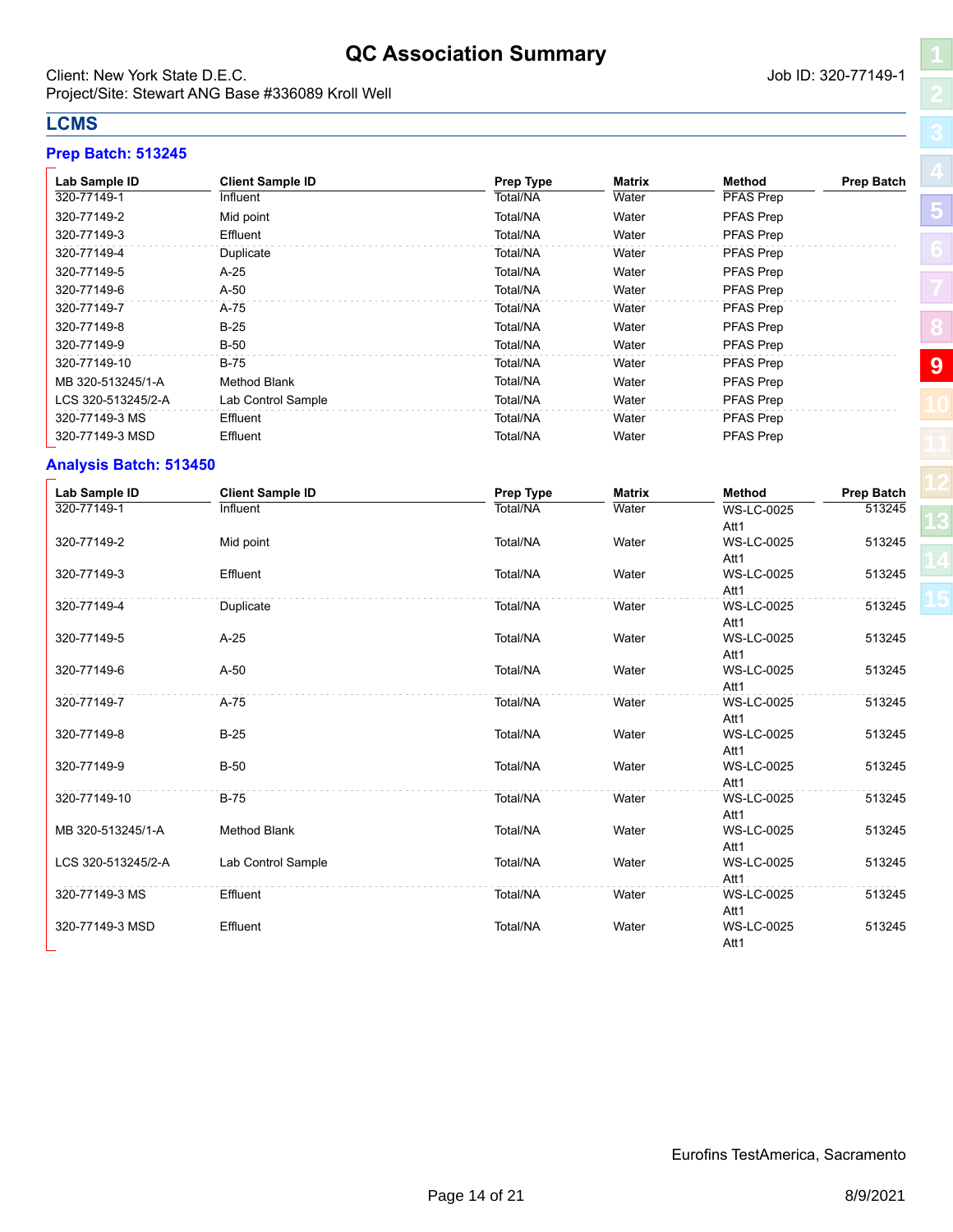<span id="page-14-0"></span>Client: New York State D.E.C. Job ID: 320-77149-1 Project/Site: Stewart ANG Base #336089 Kroll Well

> **Method Batch**

**Method Batch**

**Method Batch**

Total/NA Prep PFAS Prep 1.00 mL 1.66 mL

**Date Received: 08/04/21 10:00**

**Date Received: 08/04/21 10:00**

**Date Received: 08/04/21 10:00**

**Type Batch**

**Type Batch**

**Type Batch**

Total/NA Prep PFAS Prep

Total/NA Prep PFAS Prep

**Prepared or Analyzed**

**Prepared or Analyzed**

**Prepared or Analyzed** **[5](#page-5-0) [8](#page-11-0) [9](#page-13-0)**

**[10](#page-14-0)**

#### **Client Sample ID: Duplicate Lab Sample ID: 320-77149-4 Date Collected: 08/03/21 00:00 Matrix: Water Date Received: 08/04/21 10:00**

| <b>Prep Type</b> | <b>Batch</b><br>Type | <b>Batch</b><br>Method | Run | Dil<br>Factor | <b>Initial</b><br>Amount | Final<br>Amount | <b>Batch</b><br><b>Number</b> | <b>Prepared</b><br>or Analyzed | Analvst | Lab            |
|------------------|----------------------|------------------------|-----|---------------|--------------------------|-----------------|-------------------------------|--------------------------------|---------|----------------|
| Total/NA         | Prep                 | <b>PFAS Prep</b>       |     |               | $1.00$ mL                | 1.66 mL         | 513245                        | 08/05/21 08:06 HJA             |         | <b>TAL SAC</b> |
| Total/NA         | Analvsis             | <b>WS-LC-0025 Att1</b> |     |               |                          |                 | 513450                        | 08/05/21 18:42 K1S             |         | <b>TAL SAC</b> |

**Lab Chronicle**

**Client Sample ID: Influent Lab Sample ID: 320-77149-1 Date Collected: 08/03/21 11:20 Matrix: Water**

**Initial**

**Initial**

**Initial**

**Prep Type Run Analyst Lab**

**Prep Type Run Analyst Lab**

**Prep Type Run Analyst Lab**

Total/NA Analysis WS-LC-0025 Att1 1 513450 08/05/21 17:46 K1S TAL SAC

**Dil**

Total/NA Analysis WS-LC-0025 Att1 1 513450 08/05/21 17:28 K1S TAL SAC

**Client Sample ID: Effluent Lab Sample ID: 320-77149-3 Date Collected: 08/03/21 10:35 Matrix: Water**

**Dil**

Total/NA Analysis WS-LC-0025 Att1 1 513450 08/05/21 17:09 K1S TAL SAC

**Client Sample ID: Mid point Lab Sample ID: 320-77149-2 Date Collected: 08/03/21 11:00 Matrix: Water**

**Dil**

Prep PFAS Prep 513245 08/05/21 08:06 HJA TAL SAC

Prep PFAS Prep  $\overline{P_{\text{H}}$  PFAS Prep  $\overline{P_{\text{H}}$   $\overline{P_{\text{H}}}$   $\overline{P_{\text{H}}$   $\overline{P_{\text{H}}}$   $\overline{P_{\text{H}}}$   $\overline{P_{\text{H}}}$   $\overline{P_{\text{H}}}$   $\overline{P_{\text{H}}}$   $\overline{P_{\text{H}}}$   $\overline{P_{\text{H}}}$   $\overline{P_{\text{H}}}$   $\overline{P_{\text{H}}}$   $\overline{P_{\text{H}}}$ 

 $\overline{Prep}$  PFAS Prep  $\overline{prep}$   $\overline{1.00 \text{ mL}}$   $\overline{1.66 \text{ mL}}$   $\overline{513245}$   $\overline{08/05/21}$  08:06 HJA TAL SAC

**Amount Amount Factor Number**

**Amount Amount Factor Number**

**Amount Amount Factor Number**

**Final Batch**

**Final Batch**

**Final Batch**

#### **Client Sample ID: A-25 Lab Sample ID: 320-77149-5 Date Collected: 08/03/21 11:15 Matrix: Water Date Received: 08/04/21 10:00**

|           | <b>Batch</b> | <b>Batch</b>     |     | Dil    | <b>Initial</b> | Final  | <b>Batch</b> | Prepared           |         |                |
|-----------|--------------|------------------|-----|--------|----------------|--------|--------------|--------------------|---------|----------------|
| Prep Type | Type         | Method           | Run | Factor | Amount         | Amount | Number       | or Analyzed        | Analvst | Lab            |
| Total/NA  | Prep         | <b>PFAS Prep</b> |     |        | $1.00$ mL      | .66 mL | 513245       | 08/05/21 08:06 HJA |         | <b>TAL SAC</b> |
| Total/NA  | Analvsis     | WS-LC-0025 Att1  |     |        |                |        | 513450       | 08/05/21 19:00 K1S |         | <b>TAL SAC</b> |

### **Client Sample ID: A-50 Lab Sample ID: 320-77149-6 Date Collected: 08/03/21 11:10 Matrix: Water**

# **Date Received: 08/04/21 10:00**

|                  | <b>Batch</b> | <b>Batch</b>     |     | Dil    | <b>Initial</b> | Final   | <b>Batch</b>  | Prepared           |         |                |
|------------------|--------------|------------------|-----|--------|----------------|---------|---------------|--------------------|---------|----------------|
| <b>Prep Type</b> | Type         | Method           | Run | Factor | Amount         | Amount  | <b>Number</b> | or Analyzed        | Analvst | Lab            |
| Total/NA         | Prep         | <b>PFAS Prep</b> |     |        | $1.00$ mL      | '.66 mL | 513245        | 08/05/21 08:06     | HJA     | <b>TAL SAC</b> |
| Total/NA         | Analysis     | WS-LC-0025 Att1  |     |        |                |         | 513450        | 08/05/21 19:19 K1S |         | <b>TAL SAC</b> |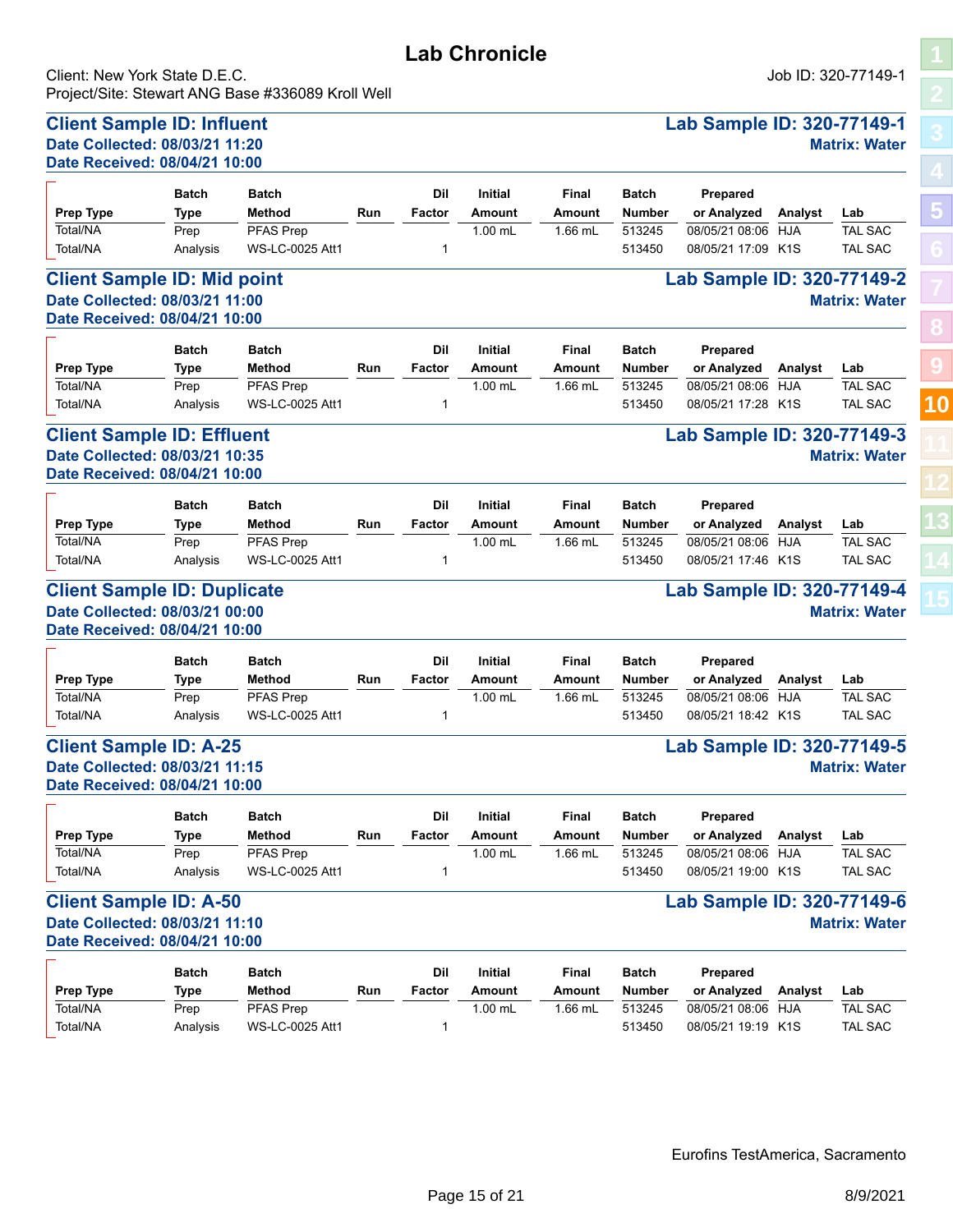### **Client Sample ID: A-75 Lab Sample ID: 320-77149-7 Date Collected: 08/03/21 11:05 Matrix: Water Date Received: 08/04/21 10:00**

|                               | <b>Batch</b> | Batch            |     | Dil    | <b>Initial</b> | Final   | <b>Batch</b>  | Prepared                   |         |                |
|-------------------------------|--------------|------------------|-----|--------|----------------|---------|---------------|----------------------------|---------|----------------|
| <b>Prep Type</b>              | Type         | Method           | Run | Factor | Amount         | Amount  | <b>Number</b> | or Analyzed                | Analyst | Lab            |
| Total/NA                      | Prep         | <b>PFAS Prep</b> |     |        | $1.00$ mL      | l.66 mL | 513245        | 08/05/21 08:06 HJA         |         | <b>TAL SAC</b> |
| Total/NA                      | Analysis     | WS-LC-0025 Att1  |     |        |                |         | 513450        | 08/05/21 19:56 K1S         |         | <b>TAL SAC</b> |
| <b>Client Sample ID: B-25</b> |              |                  |     |        |                |         |               | Lab Sample ID: 320-77149-8 |         |                |

# **Date Collected: 08/03/21 10:55 Matrix: Water Date Received: 08/04/21 10:00**

| Prep Type | <b>Batch</b><br>Type | Batch<br>Method | Run | Dil<br>Factor | <b>Initial</b><br>Amount | Final<br>Amount | <b>Batch</b><br><b>Number</b> | <b>Prepared</b><br>or Analyzed | Analyst | Lab            |
|-----------|----------------------|-----------------|-----|---------------|--------------------------|-----------------|-------------------------------|--------------------------------|---------|----------------|
| Total/NA  | Prep                 | PFAS Prep       |     |               | $1.00$ mL                | 1.66 mL         | 513245                        | 08/05/21 08:06 HJA             |         | <b>TAL SAC</b> |
| Total/NA  | Analvsis             | WS-LC-0025 Att1 |     |               |                          |                 | 513450                        | 08/05/21 20:14 K1S             |         | <b>TAL SAC</b> |

#### **Client Sample ID: B-50 Lab Sample ID: 320-77149-9 Date Collected: 08/03/21 10:50 Matrix: Water Date Received: 08/04/21 10:00**

| $\overline{\phantom{0}}$<br><b>Prep Type</b> | <b>Batch</b><br>Type | <b>Batch</b><br>Method | Run | Dil<br>Factor | <b>Initial</b><br>Amount | Final<br>Amount | <b>Batch</b><br>Number | <b>Prepared</b><br>or Analyzed | Analyst | Lab            |
|----------------------------------------------|----------------------|------------------------|-----|---------------|--------------------------|-----------------|------------------------|--------------------------------|---------|----------------|
| Total/NA                                     | Prep                 | <b>PFAS Prep</b>       |     |               | $1.00$ mL                | $1.66$ mL       | 513245                 | 08/05/21 08:06                 | HJA     | <b>TAL SAC</b> |
| Total/NA                                     | Analvsis             | <b>WS-LC-0025 Att1</b> |     |               |                          |                 | 513450                 | 08/05/21 20:32 K1S             |         | <b>TAL SAC</b> |

#### **Client Sample ID: B-75 Lab Sample ID: 320-77149-10 Date Collected: 08/03/21 10:45 Matrix: Water Date Received: 08/04/21 10:00**

|                  | <b>Batch</b> | <b>Batch</b>           |     | Dil    | Initial  | Final  | <b>Batch</b> | Prepared           |         |                |
|------------------|--------------|------------------------|-----|--------|----------|--------|--------------|--------------------|---------|----------------|
| <b>Prep Type</b> | Type         | Method                 | Run | Factor | Amount   | Amount | Number       | or Analyzed        | Analyst | Lab            |
| Total/NA         | Prep         | <b>PFAS Prep</b>       |     |        | $.00$ mL | .66 mL | 513245       | 08/05/21 08:06     | HJA     | <b>TAL SAC</b> |
| Total/NA         | Analysis     | <b>WS-LC-0025 Att1</b> |     |        |          |        | 513450       | 08/05/21 20:51 K1S |         | <b>TAL SAC</b> |

**Laboratory References:**

TAL SAC = Eurofins TestAmerica, Sacramento, 880 Riverside Parkway, West Sacramento, CA 95605, TEL (916)373-5600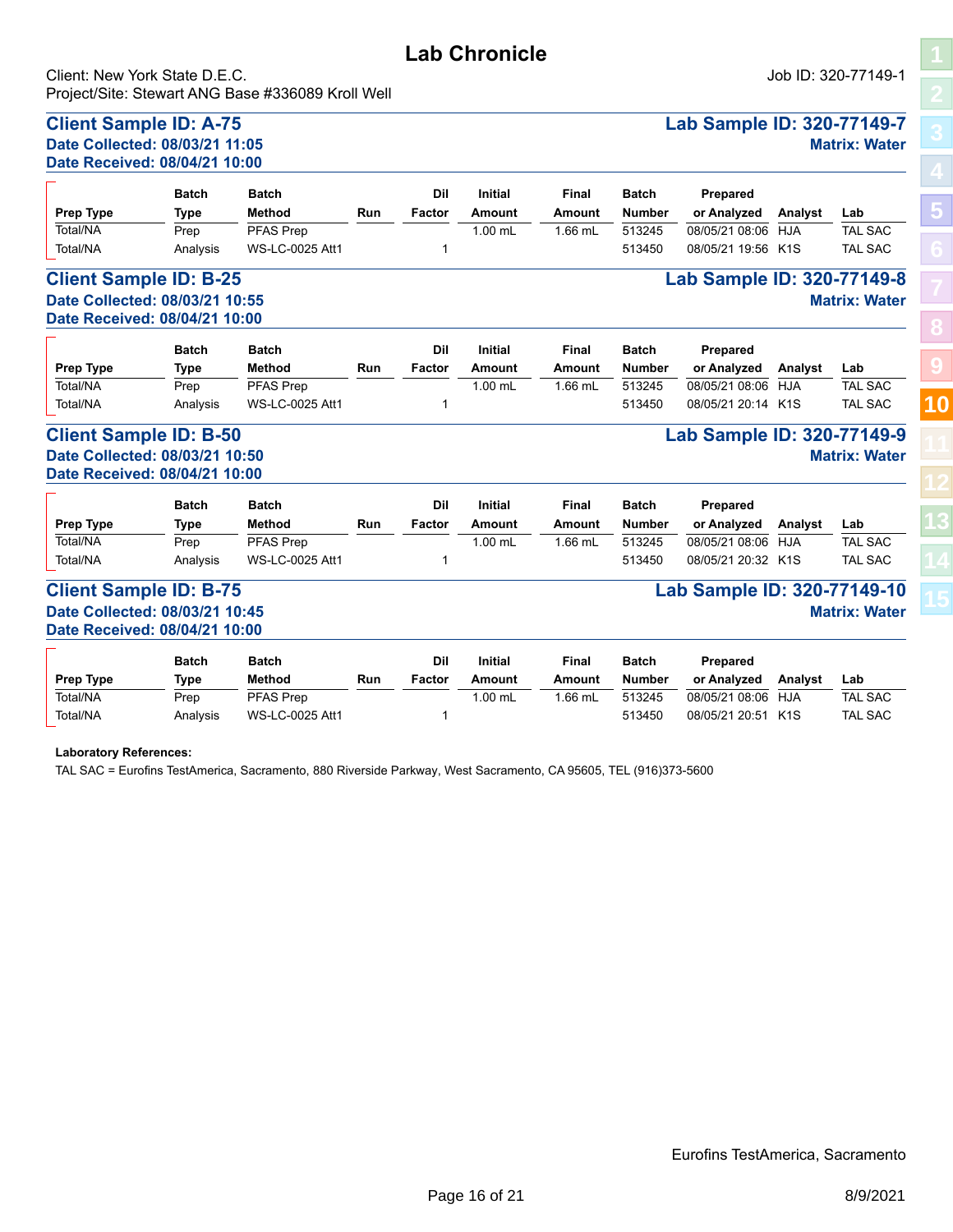# **Accreditation/Certification Summary**

<span id="page-16-0"></span>Client: New York State D.E.C. **Community** Client: New York State D.E.C. Project/Site: Stewart ANG Base #336089 Kroll Well

### **Laboratory: Eurofins TestAmerica, Sacramento**

Unless otherwise noted, all analytes for this laboratory were covered under each accreditation/certification below.

| Authority                                |                  | Program      | <b>Identification Number</b>                                                                                                                                 | <b>Expiration Date</b> |
|------------------------------------------|------------------|--------------|--------------------------------------------------------------------------------------------------------------------------------------------------------------|------------------------|
| New York                                 |                  | <b>NELAP</b> | 11666                                                                                                                                                        | $04 - 01 - 22$         |
| the agency does not offer certification. |                  |              | The following analytes are included in this report, but the laboratory is not certified by the governing authority. This list may include analytes for which |                        |
| Analysis Method                          | Prep Method      | Matrix       | Analyte                                                                                                                                                      |                        |
|                                          | PFAS Prep        | Water        |                                                                                                                                                              |                        |
| WS-LC-0025 Att1                          |                  |              | Perfluorobutanesulfonic acid (PFBS)                                                                                                                          |                        |
| WS-LC-0025 Att1                          | <b>PFAS Prep</b> | Water        | Perfluoroheptanoic acid (PFHpA)                                                                                                                              |                        |
| WS-LC-0025 Att1                          | <b>PFAS Prep</b> | Water        | Perfluorohexanesulfonic acid (PFHxS)                                                                                                                         |                        |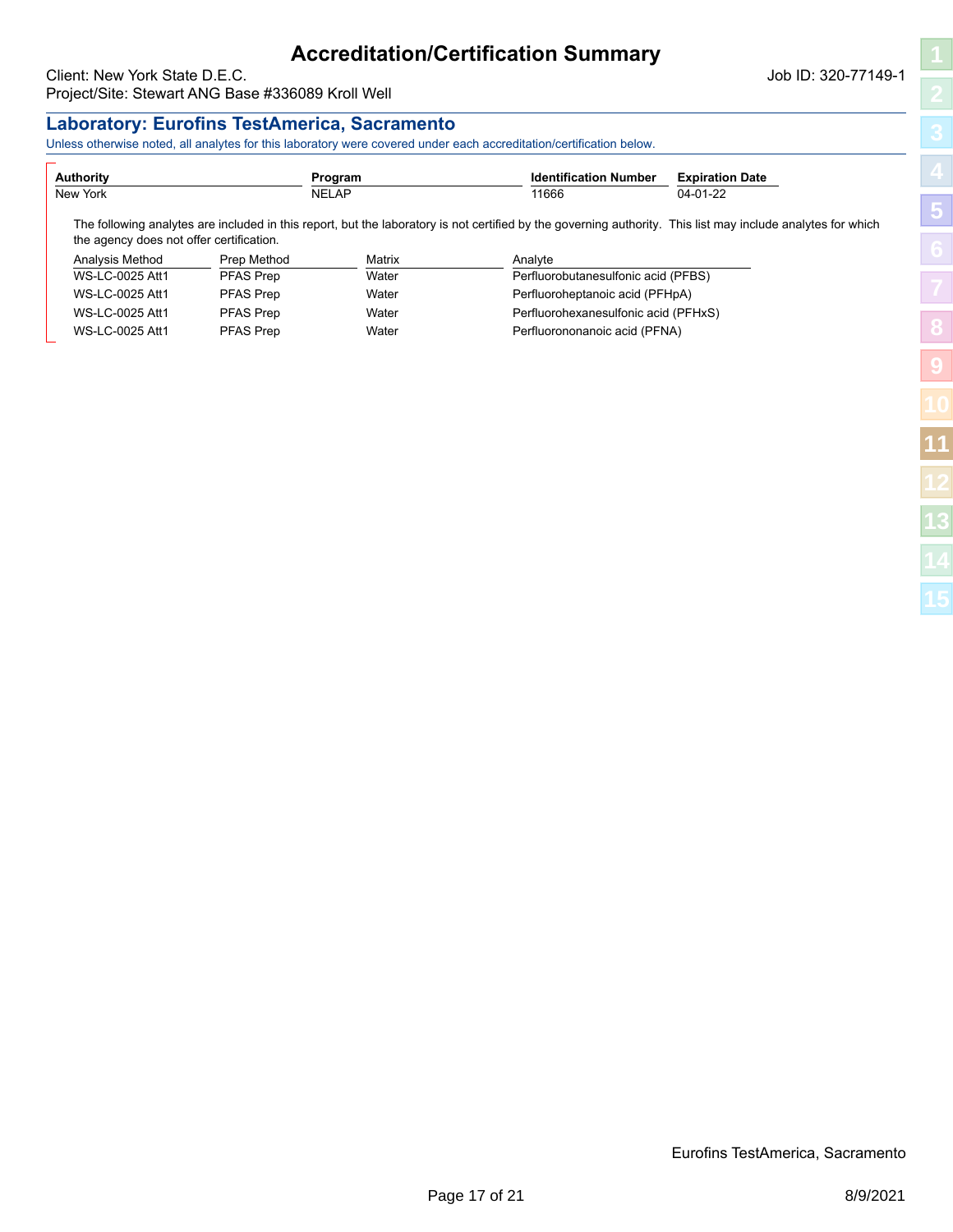# **Method Summary**

#### <span id="page-17-0"></span>Client: New York State D.E.C. **Client: New York State D.E.C.** Job ID: 320-77149-10-17149-1-120-7-120-7-120-77149-Project/Site: Stewart ANG Base #336089 Kroll Well

| 77149-1                    | 2               |
|----------------------------|-----------------|
| tory                       | 3<br>L          |
| $\overline{\text{c}}$<br>C | 4               |
|                            | ×<br>۰          |
|                            | ×<br>õ          |
|                            | n               |
|                            | $\circ$<br>٥    |
|                            | Ģ               |
|                            | 0               |
|                            | í<br>ł          |
|                            | $1\overline{2}$ |
|                            |                 |

| Method          | <b>Method Description</b>       | Protocol | Laboratory     |
|-----------------|---------------------------------|----------|----------------|
| WS-LC-0025 Att1 | Fluorinated Alkyl Substances    | TAL-SAC  | <b>TAL SAC</b> |
| PFAS Prep       | Preparation, Direct Inject PFAS | TAL-SAC  | <b>TAL SAC</b> |

#### **Protocol References:**

TAL-SAC = TestAmerica Laboratories, West Sacramento, Facility Standard Operating Procedure.

#### **Laboratory References:**

TAL SAC = Eurofins TestAmerica, Sacramento, 880 Riverside Parkway, West Sacramento, CA 95605, TEL (916)373-5600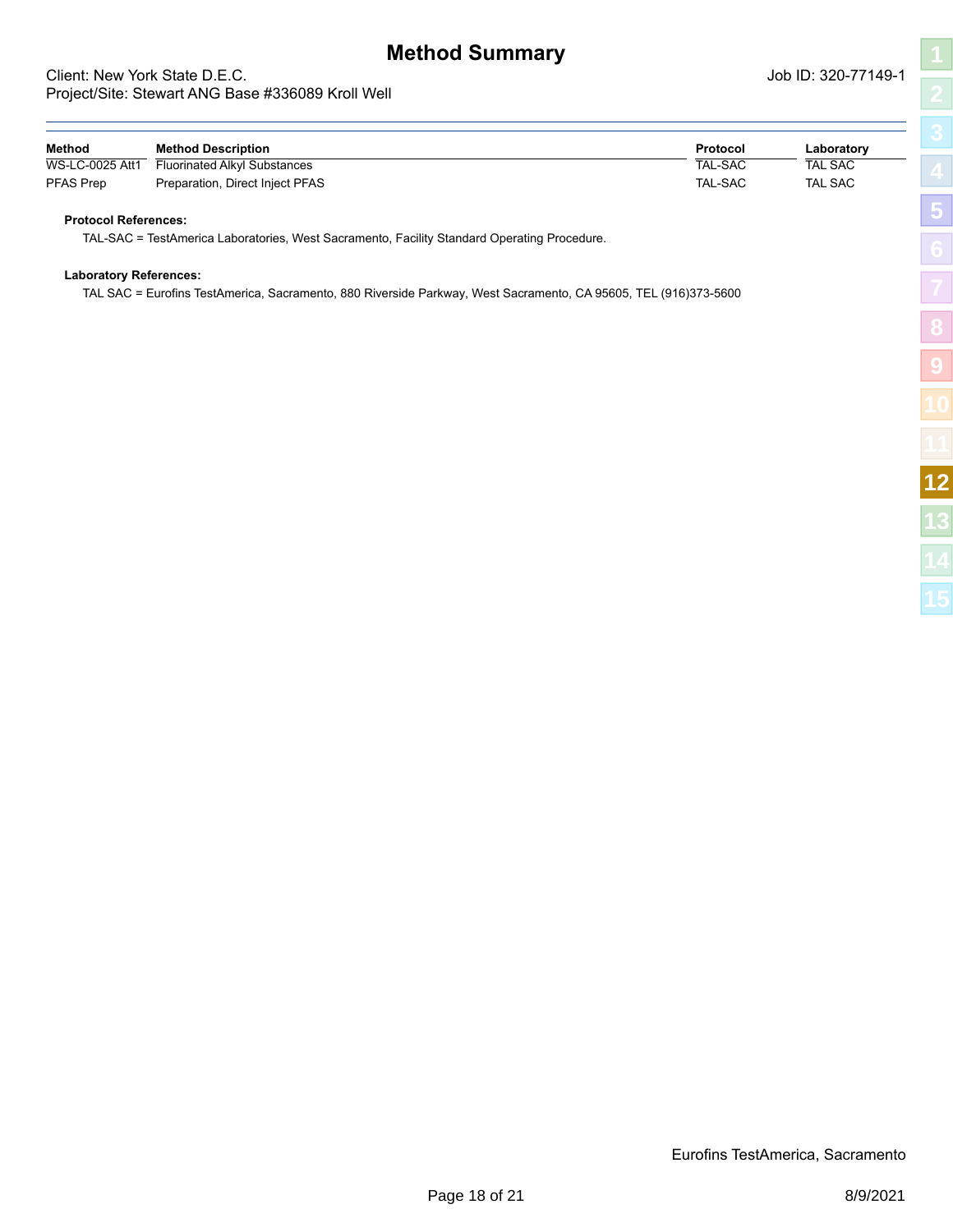# **Sample Summary**

**Lab Sample ID Client Sample ID Matrix Collected Received** 320-77149-1 Influent Water 08/03/21 11:20 08/04/21 10:00 320-77149-2 Mid point Water 08/03/21 11:00 08/04/21 10:00 320-77149-3 Effluent Water 08/03/21 10:35 08/04/21 10:00 320-77149-3 MS Effluent Water 08/03/21 10:35 08/04/21 10:00 320-77149-3 MSD Effluent Water 08/03/21 10:35 08/04/21 10:00 320-77149-4 Duplicate Water 08/03/21 00:00 08/04/21 10:00 320-77149-5 A-25 Water 08/03/21 11:15 08/04/21 10:00 320-77149-6 A-50 Water 08/03/21 11:10 08/04/21 10:00 320-77149-7 A-75 Water 08/03/21 11:05 08/04/21 10:00 320-77149-8 B-25 Water 08/03/21 10:55 08/04/21 10:00 320-77149-9 B-50 Water 08/03/21 10:50 08/04/21 10:00 320-77149-10 B-75 Water 08/03/21 10:45 08/04/21 10:00

#### <span id="page-18-0"></span>Client: New York State D.E.C. Project/Site: Stewart ANG Base #336089 Kroll Well

|  | Job ID: 320-77149-1 |  |  |
|--|---------------------|--|--|
|  |                     |  |  |

| ֖֢ׅ֦֧ׅ֦֧֧֧֚֚֚֚֚֚֚֚֚֚֬֝֬֓֡֡֡֜֓֡֡֬֝֬֓֡֬֝֬֓֓֡֬֓֓֞֓֡֬֓֞֬֓֡֬֓֝֬֝֬ |
|--------------------------------------------------------------|
| $\overline{\phantom{a}}$<br>j                                |
| ļ                                                            |
|                                                              |
|                                                              |
| l                                                            |
| ĺ                                                            |
|                                                              |
|                                                              |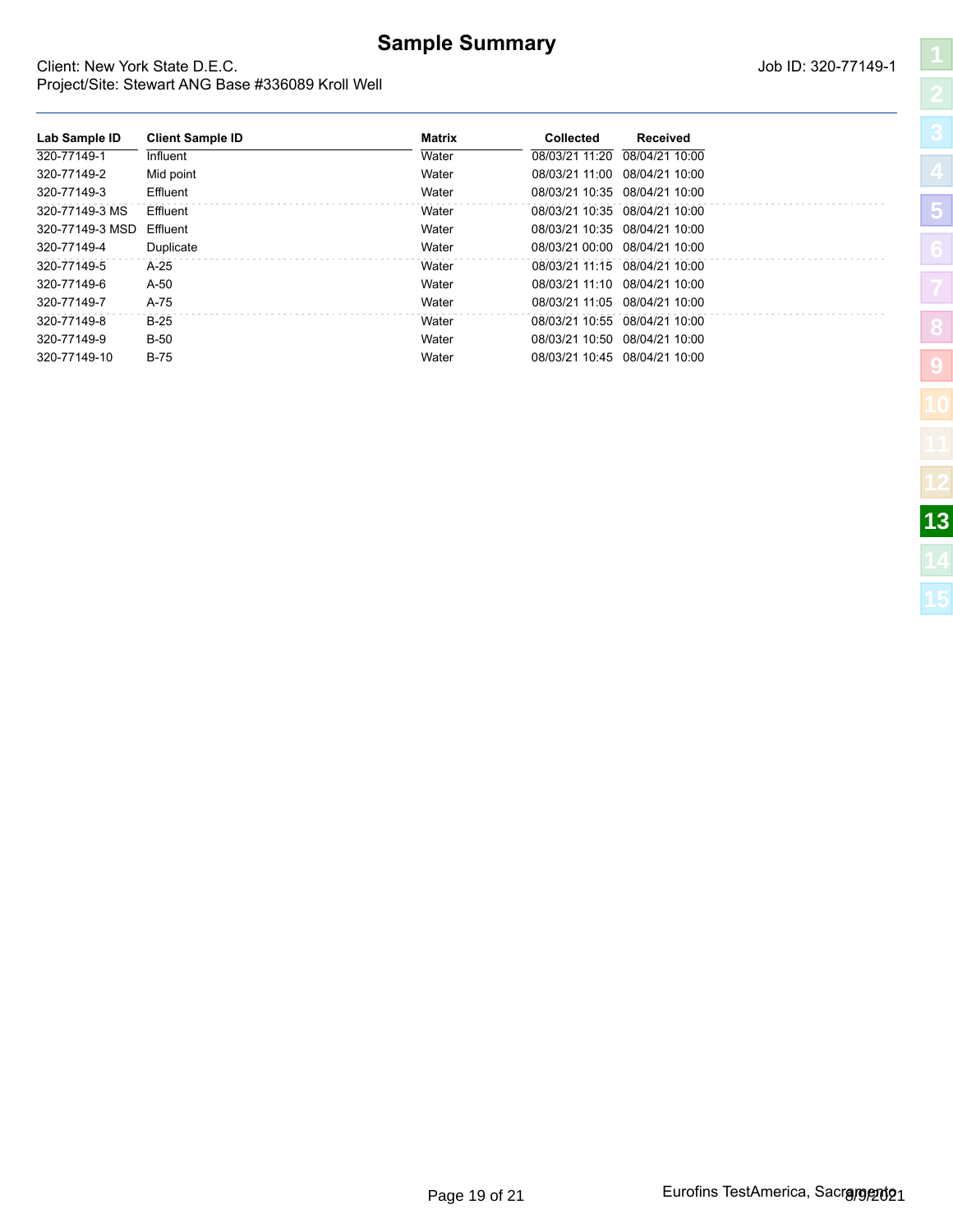<span id="page-19-0"></span>

| Environment Testing<br>America<br>eurofins                                                                                              | $\sim$<br>COC No:<br>480-163238-35194.<br>Carrier Tracking No(s) | Page 2 of 2<br>Page                                            |                                                 | servation Codes                       | M . Hexane<br>O . Navado<br>D . Navado<br>P . Na2O4S<br>R . Na2SO3<br>S . H2SO4<br>S . H2SO4<br>T . TSP Dodecahydrate<br>T . TSP Dodecahydrate<br>V . NCAA<br>CL<br>aOH<br>n Acetate<br>nic Acid<br>aHSO4<br>aHSO4<br>mchlor |                                                       | scorbic Acid                    | $1 - \text{ice}$<br>$3 - \text{DI Water}$<br>$K - \text{EDTA}$<br>$L - \text{EDA}$ | W - pH 4-5<br>Z - other (specify)                          | Other: | X   Total, Number of containers                                                                                                                       | Special Instructions/Note:                     | أدمي                                                                                  | $\mathbf{z}$   | $\blacktriangleright$ | $\mathbf{z}$ | $\mathcal{L}$                                 | $\mathbb{N}$                                        | $\mathcal{F}_{\mathbf{z}}$        | $\mathbb{N}$ ,         | FAR,               | 的                                | Months<br>Sample Disposal (A fee may be assessed if samples are retained longer than 1 month)<br>Archive For | Zelivershir                                                                                                                                | $\frac{c_{c}+B}{N$        | 4<br>Company<br>EL<br>$\overline{125}$<br>Λ<br>S-8 | SAC<br>WAS<br>Nueduo <sub>0</sub><br>$\overline{\mathcal{S}}$<br>O<br><b>Part Time</b> | Company<br>Date/Time | $\mathcal{L}$                                                           | Ver: 06/08/2021<br>5 |
|-----------------------------------------------------------------------------------------------------------------------------------------|------------------------------------------------------------------|----------------------------------------------------------------|-------------------------------------------------|---------------------------------------|------------------------------------------------------------------------------------------------------------------------------------------------------------------------------------------------------------------------------|-------------------------------------------------------|---------------------------------|------------------------------------------------------------------------------------|------------------------------------------------------------|--------|-------------------------------------------------------------------------------------------------------------------------------------------------------|------------------------------------------------|---------------------------------------------------------------------------------------|----------------|-----------------------|--------------|-----------------------------------------------|-----------------------------------------------------|-----------------------------------|------------------------|--------------------|----------------------------------|--------------------------------------------------------------------------------------------------------------|--------------------------------------------------------------------------------------------------------------------------------------------|---------------------------|----------------------------------------------------|----------------------------------------------------------------------------------------|----------------------|-------------------------------------------------------------------------|----------------------|
| Albany<br>#224                                                                                                                          | Lab PM:<br>Stone, Judy L                                         | State of Origin:<br>Judy.Stone@Eurofinset.com<br><b>E-Mail</b> | <b>Analysis Requested</b>                       | $\mathbb{R} \times \mathbb{R}$<br>317 |                                                                                                                                                                                                                              | 9                                                     | 320-77149 Chain of Custody<br>尹 | $+97$                                                                              |                                                            | nowy   | PFR2<br>Perform MS/MSD (Yes or No)<br>Field Filtered Sample (Yes or No)<br>BT=Tissue, A=Air<br>(Wrwater,<br>S=solid,<br>O=waste/oil,<br><b>Matrix</b> | $\overline{\mathcal{Z}}$                       | Water                                                                                 |                | 义                     |              |                                               |                                                     |                                   |                        |                    |                                  | Disposal By Lab<br>Return To Client                                                                          | Special Instructions/QC Requirements                                                                                                       | Time:                     | ợ<br>Received by<br>$\mathscr{C}$<br>Company       | ⋖<br>President<br>Received by<br>Company<br>E E M                                      |                      | Cooler Temperature(s) °C and Other Remarks:                             | 14                   |
| hain of Custody Record<br>$\overline{\mathbf{o}}$                                                                                       | Alcobusky<br>U<br>Vati.                                          | $-4355$<br>885-<br>Sie                                         | PWSID                                           | <b>Due Date Requested:</b>            | 3.24<br>TAT Requested (days):                                                                                                                                                                                                | A No<br>$\Delta$ Yes<br>2 Hour<br>Compliance Project: | PO #<br>Callout ID: 137132      | WO <sup>#</sup>                                                                    | Project #<br>48020467<br>SSOW#                             |        | (C=comp,<br>$G=grad$<br>Sample<br>Type<br>Sample<br>Time                                                                                              | Preservation Code:<br>$\lambda$<br>Sample Date | $\mathcal{G}_{\mathbf{k}}$<br>$\frac{21}{2}$<br>$\overline{z}$<br>$\frac{1}{2}$<br>OI | 10<            | <b>Scr</b>            |              | 115                                           | 16                                                  | 105                               | $25^{o}$               | oSG                | 545<br>Δ                         | Radiological<br>$\Box$<br>Unknown<br>Poison B                                                                |                                                                                                                                            | Date:                     | $\chi$<br>3                                        | <b>Co</b><br>$\frac{3}{2}$<br>Date Time                                                |                      | 2337                                                                    |                      |
| Eurofins TestAmerica, Burlington<br>Phone: 802-660-1990 Fax: 802-660-1919<br>530 Community Drive Suite 11<br>South Burlington, VT 05403 | <b>Client Information</b>                                        | Brian Neumann                                                  | Precision Environmental Services Inc<br>Company | 831 State Route 67 Ste 38<br>Address: | Ballston Spa<br>City.                                                                                                                                                                                                        | State, Zip:<br>NY, 12020                              | 518-402-9813(Tel)<br>Phone:     | bneumann@pesnyinc.com<br>Email                                                     | Stewart ANG Base #336089 Kroll Well<br>Site<br>Project Nam |        |                                                                                                                                                       | Sample Identification                          | Influent                                                                              | ŧ<br>∩Ó<br>Mid | trents.               | اسم أأحدا    | $\frac{5}{25}$<br>$\mathfrak{g}$<br><b>PD</b> | $\mathcal{S}^{\mathbf{0}}_0$<br>$\pmb{\cdot}$<br>বা | $-75$<br>$\overline{\mathcal{L}}$ | $-25$<br>$\mathcal{P}$ | 50<br>$\mathbb{Z}$ | $\frac{5}{2}$<br>$\mathcal{S}$ - | Skin Irritant<br>Possible Hazard Identification                                                              | <sup>L—J</sup> Non-Hazard <sup>—— Fiammable      <sup>——</sup> Skin Irrit<br/>Deliverable Requested: I, II, III, IV, Other (specify)</sup> | Empty Kit Relinquished by | Relinquished by                                    | ANILON<br>Relinquished by<br>Reinquished by                                            |                      | $\mathbf{c}$<br>Custody Seal No.<br><b><i>Pustody Seals Intact:</i></b> |                      |